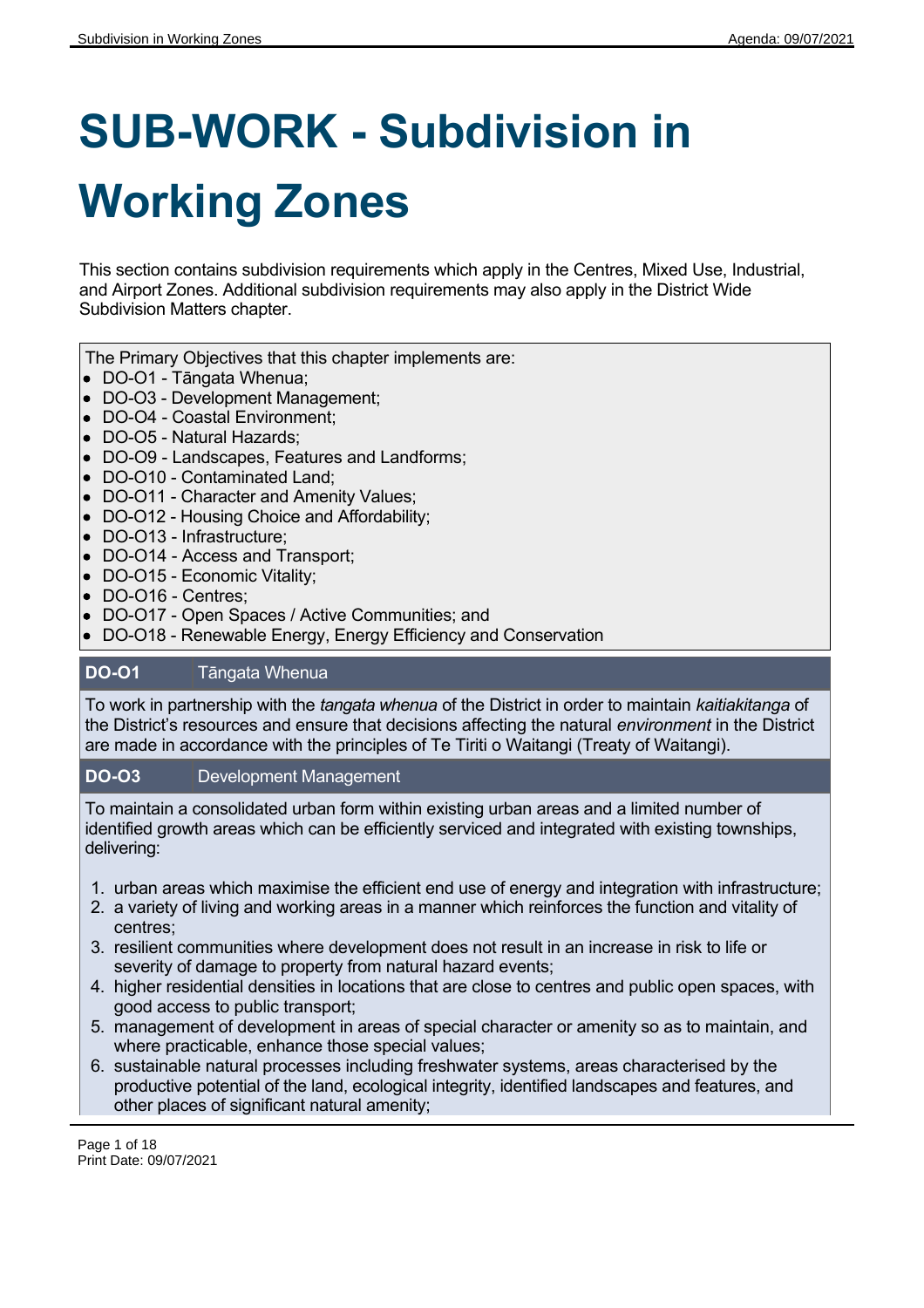- 7. an adequate supply of housing and areas for business/employment to meet the needs of the District's anticipated population which is provided at a rate and in a manner that can be sustained within the finite carrying capacity of the District; and
- 8. management of the location and effects of potentially incompatible land uses including any interface between such uses.

## **DO-O4** Coastal Environment

To have a coastal environment where:

- 1. areas of outstanding natural character and high natural character, outstanding natural features and landscapes, areas of significant indigenous vegetation and significant habitats of indigenous fauna are identified and protected;
- 2. areas of outstanding natural character and high natural character are restored where degraded;
- 3. the effects of inappropriate subdivision, use and development are avoided, remedied, or mitigated;
- 4. public access to and along the coast to facilitate active and passive recreational use is maintained and enhanced while managing inappropriate vehicle access; and
- 5. Inappropriate development does not result in further loss of coastal dunes in the area mapped as the coastal environment.

# **DO-O5** Natural Hazards

To ensure the safety and resilience of people and communities by avoiding exposure to increased levels of risk from natural hazards, while recognising the importance of natural processes and systems.

# **DO-O9** Landscapes, Features and Landforms

To protect the District's identified *outstanding natural features and landscapes* from inappropriate *subdivision*, use and *development*; and

- 1. maintain or enhance the landscape values of *special amenity landscapes* and identified significant landforms; and
- 2. avoid, remedy or mitigate adverse *effects* of *earthworks* on natural features and landforms.

# **DO-O10** Contaminated Land

To prevent or mitigate any adverse environmental *effect*s, including risks to human health and the *environment*, arising from past, present or future activities involving *contaminated land*.

# **DO-O11** Character and Amenity Values

To maintain and enhance the unique character and amenity values of the District's distinct communities so that residents and visitors enjoy:

- 1. relaxed, unique and distinct village identities and predominantly low-density residential areas characterised by the presence of mature vegetation, a variety of built forms, the retention of landforms and unique community identities;
- 2. vibrant, lively *town centres* supported by higher density residential and mixed use areas;
- 3. neighbourhood *centres*, village communities and employment areas characterised by high levels of amenity, accessibility and convenience;
- 4. productive rural areas, characterised by openness, natural landforms, areas and corridors of *indigenous vegetation*, and *primary production activities*; and
- 5. well managed interfaces between different types of land use areas (e.g. between living, working and rural areas and between potentially conflicting land uses, so as to minimise

Page 2 of 18 Print Date: 09/07/2021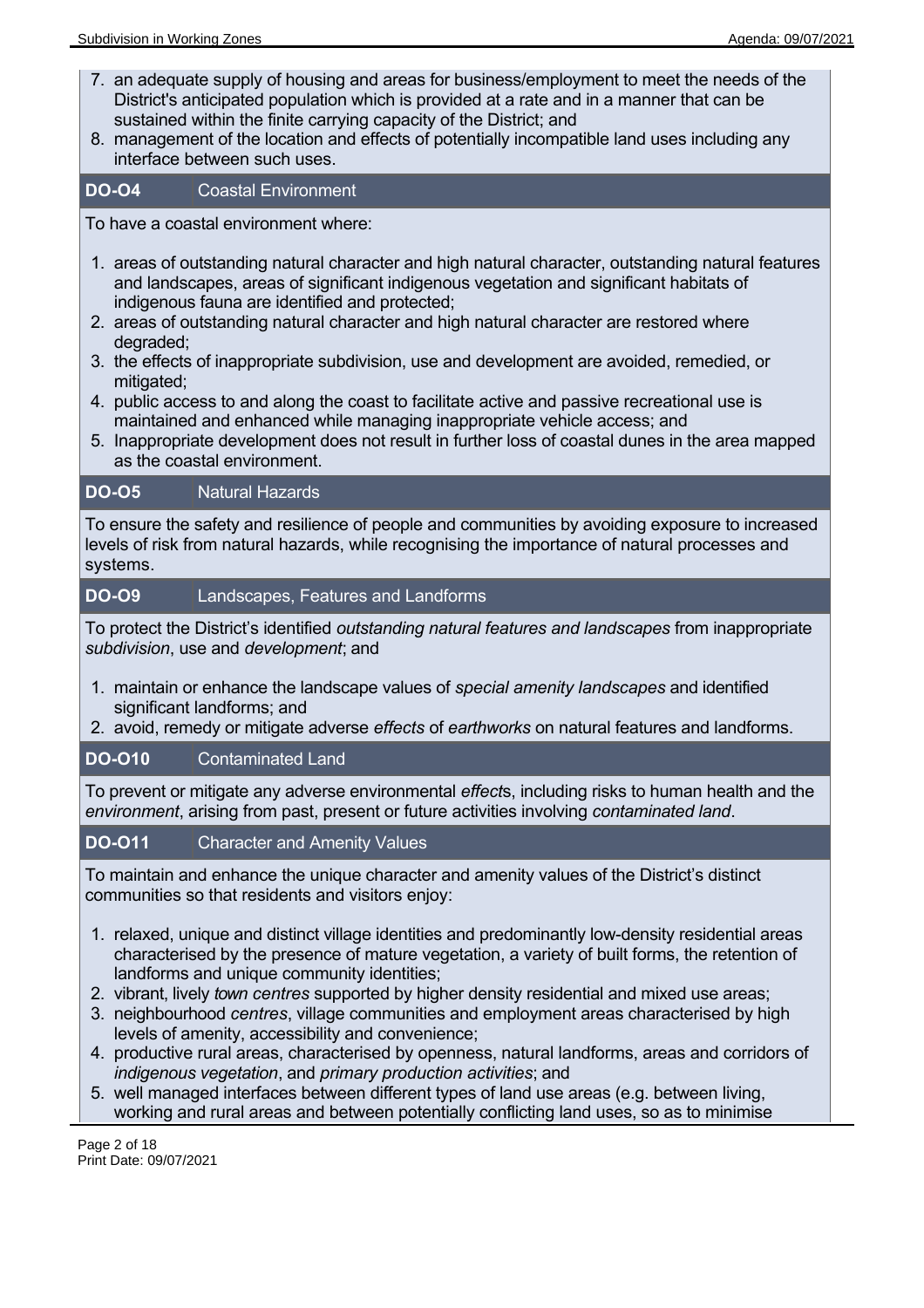adverse *effect*s.

#### **DO-O12** Housing Choice and Affordability

To meet diverse community needs by increasing the amount of housing that:

- 1. is of densities, locations, types, attributes, size and tenure that meets the social and economic wellbeing needs of households in suitable urban and rural locations;
- 2. is affordable and adequate for lower income households; and
- 3. can respond to the changing needs of residents, regardless of age, mobility, health or lifestyle preference;

while enhancing the amenity of living environments and contributing to the sustainability of communities and compatibility with the goals of environmental sustainability, in particular resource, water and energy efficiency.

#### **DO-O13** Infrastructure

To recognise the importance and national, regional and local benefits of *infrastructure* and ensure the efficient *development*, maintenance and operation of an adequate level of social and physical *infrastructure* and services throughout the District that:

- 1. meets the needs of the community and the region; and
- 2. builds stronger community resilience, while avoiding, remedying or mitigating adverse *effects* on the *environment*.

#### **DO-O14** Access and Transport

To ensure that the transport system in the District:

- 1. integrates with land use and urban form and maximises accessibility;
- 2. improves the efficiency of travel and maximises mode choice to enable people to act sustainably as well as improving the resilience and health of communities;
- 3. contributes to a strong economy;
- 4. avoids, remedies or mitigates adverse *effect*s on land uses;
- 5. does not have its function and operation unreasonably compromised by other activities;
- 6. is safe, fit for purpose, cost effective and provides good connectivity for all communities; and
- 7. provides for the integrated movement of people, goods and services.

#### **DO-O15** Economic Vitality

To promote sustainable and on-going economic development of the local economy, including the rural sector, with improved number and quality of jobs and investment through:

1.

- a. encouraging *business activities* in appropriate locations within the District, principally through differentiating and managing various types of *business activities* both on the basis of the activity, and the potential local and strategic *effect*s of their operation;
- b. reinforcing a compact, well designed and sustainable regional form supported by an integrated *transport network*;
- c. enabling opportunities to make the economy more resilient and diverse;
- d. providing opportunities for the growth of a low carbon economy, including clean technology;
- e. minimising *reverse sensitivity effect*s on *business activities*, including *primary production activities* ; and
- f. enhancing the amenity of *Working Zones*;

Page 3 of 18 Print Date: 09/07/2021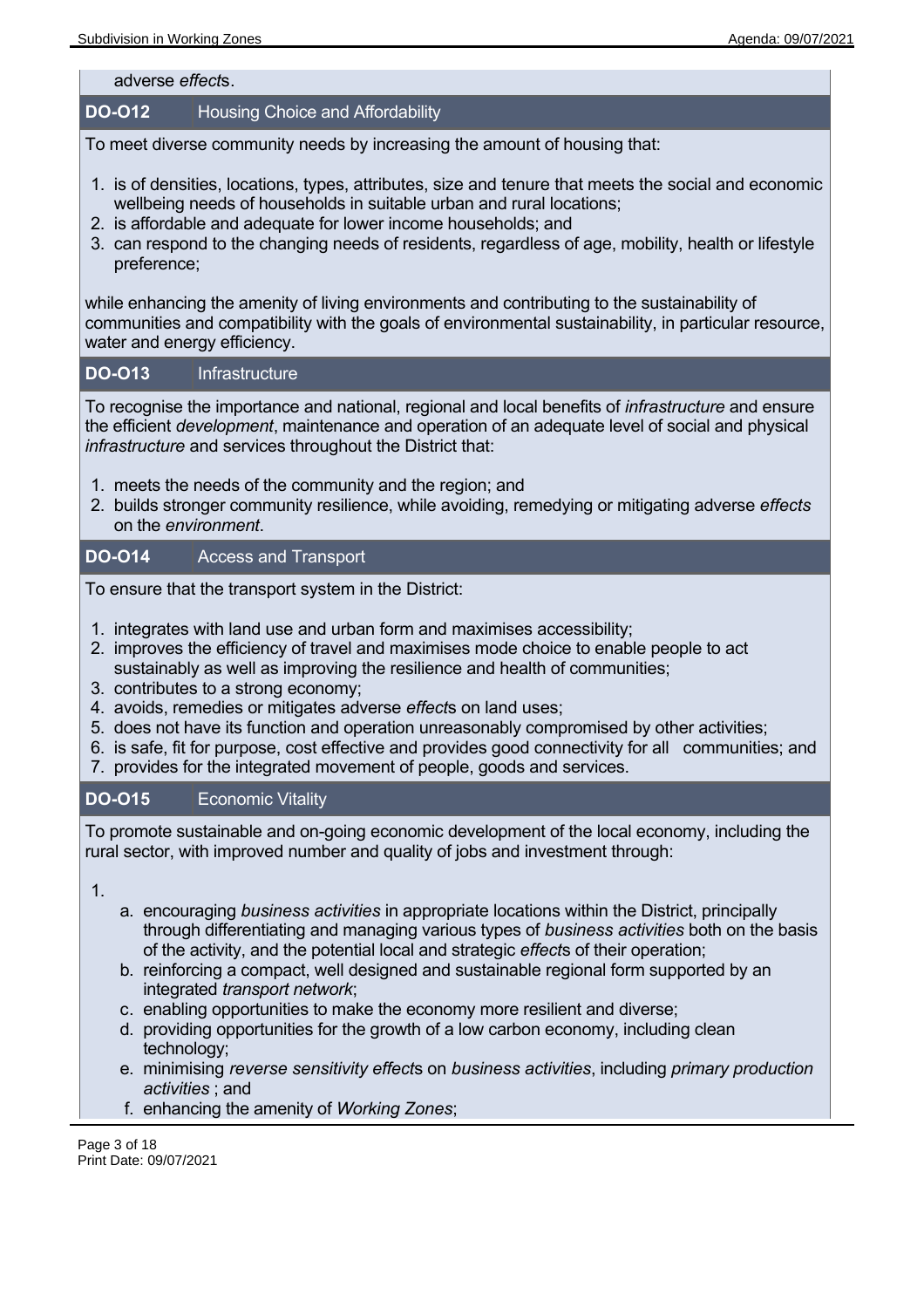while: 2.

- a. ensuring that economic growth and development is able to be efficiently serviced by *infrastructure*;
- b. encouraging commercial consolidation and the co-location of community services and facilities primarily within the *Paraparaumu Sub-Regional Centre* and *Town Centres*; and
- c. managing contamination, pollution, odour, noise and glare, associated with *business activities,* including *primary production activities*.

#### **DO-O16** Centres

To have vibrant, safe and economically sustainable *centres* that function as key employment and economic nodes and as a focus for social and community life, as public transport and local service hubs, and as places for living, entertainment and recreation that:

- 1. provide the primary focus for *commercial (*excluding *industrial)*, *retail* and community activities within the District;
- 2. support community cohesion and a sense of place;
- 3. reinforce a compact, well designed and sustainable District and regional form, through promoting and reinforcing a close proximity and good accessibility between living, business and employment areas;
- 4. encourage economic opportunities and *business activities* in a manner which promotes:
	- a. the *Paraparaumu Sub-Regional Centre* as the principal commercial, retail, cultural, civic and tourist centre for the District, to be developed in a manner that:
		- i. achieves an integrated and compact *metropolitan centre zone*, linking all Precincts through a well-connected pedestrian and *transport networks* offering a choice of efficient routes and a quality built environment;
		- ii. provides for a broad range of mutually compatible activities that are integrated with pedestrian and public transport;
		- iii. is supported by opportunities for medium density residential living;
		- iv. consolidates community activities within Precinct B; and
		- v. provides for *commercial* (excluding *industrial*) and *retail activities* in Precincts A1, A2 and C, with some restrictions on the scale and nature of *retail activities* in Precinct C
	- b. the District's *town centres* at a scale and form that provides the urban focus for the commercial (excluding *industrial)*, tourism, education, entertainment, community and civic activities as well as opportunities for medium density residential living, where these meet the needs of the surrounding township community; and
	- c. District's *local centres* to provide for *commercial activities* (excluding *industrial activities*), within a residential context, to primarily serve the local convenience, community and commercial needs of the surrounding residential community.

#### **DO-O17** Open Spaces / Active Communities

To have a rich and diverse network of *open space* areas that:

- 1. is developed, used and maintained in a manner that does not give rise to significant adverse *effect*s on the natural and physical *environment*;
- 2. protects the District's cultural, ecological and *amenity values*, while allowing for the enhancement of the quality of *open space* areas;
- 3. supports the identity, health, cohesion and resilience of the District's communities; and
- 4. ensures that the present and future recreational and *open space* needs of the District are met.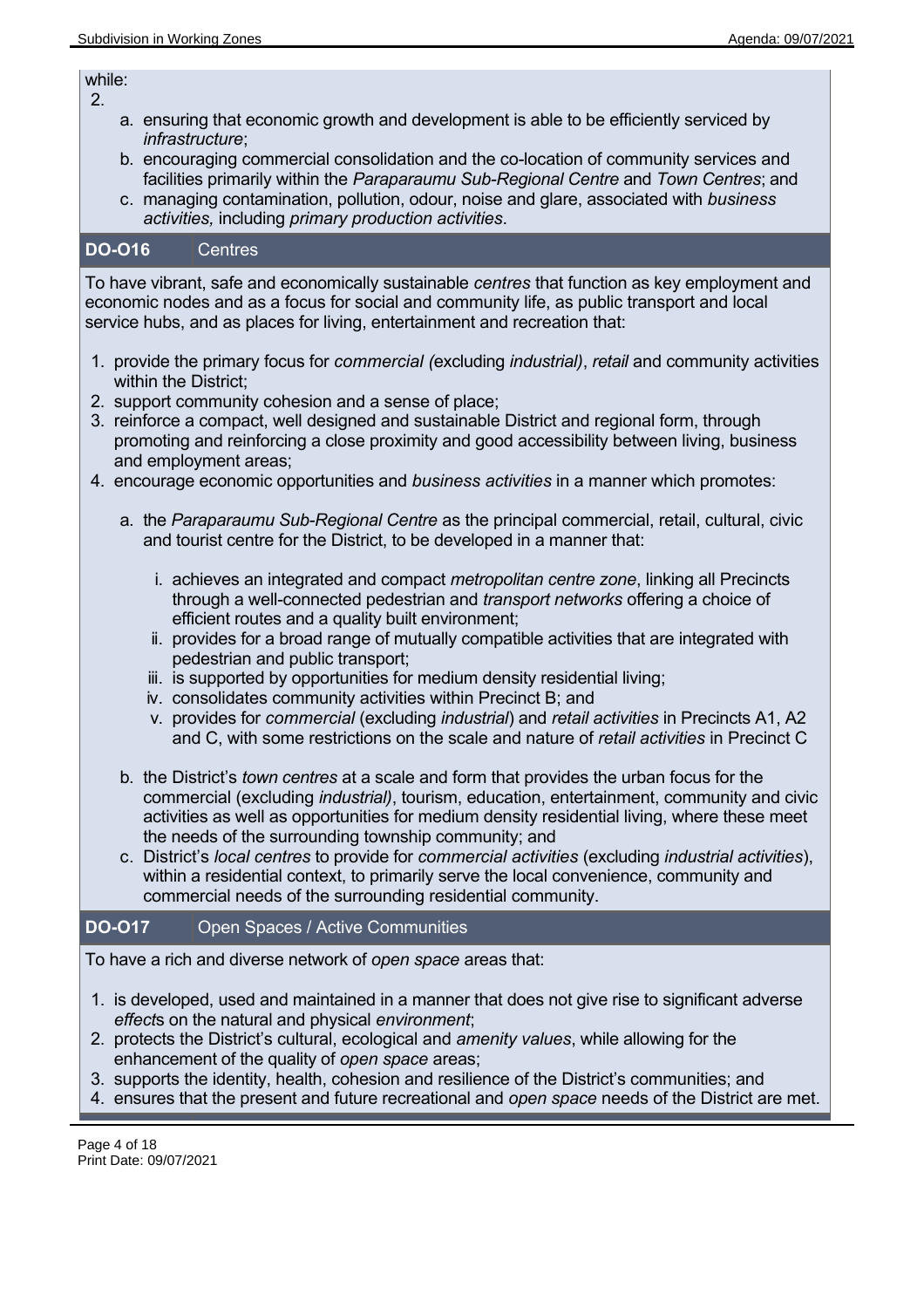### **DO-O18** Renewable Energy, Energy Efficiency and Conservation

Increase the development and use of energy from renewable sources, including on-site systems, and efficiency and conservation of energy use while avoiding, remedying or mitigating adverse *effect*s on the *environment*.

Provisions in other chapters of the Plan may also be relevant.

Refer to the relevant Centre, Mixed Use, Industrial or Airport Zone chapter for the strategic context of the *subject site* zone. These chapters also contain policies and rules which may be relevant to subdivision and associated *development* of the *subject site.*

| <b>Rules</b>                         |                                                                                                                                                                                                                                                                                                                                                                                                                                                                                                                                                                                                                                                                                                                                                                                                                                                                                                                                                                                                           |                                                                                                                                                                                                                                                                                                                                                                                                                                                                                                                                                                                                                                                                                                                                                                                                                                                                                                                                                                                    |
|--------------------------------------|-----------------------------------------------------------------------------------------------------------------------------------------------------------------------------------------------------------------------------------------------------------------------------------------------------------------------------------------------------------------------------------------------------------------------------------------------------------------------------------------------------------------------------------------------------------------------------------------------------------------------------------------------------------------------------------------------------------------------------------------------------------------------------------------------------------------------------------------------------------------------------------------------------------------------------------------------------------------------------------------------------------|------------------------------------------------------------------------------------------------------------------------------------------------------------------------------------------------------------------------------------------------------------------------------------------------------------------------------------------------------------------------------------------------------------------------------------------------------------------------------------------------------------------------------------------------------------------------------------------------------------------------------------------------------------------------------------------------------------------------------------------------------------------------------------------------------------------------------------------------------------------------------------------------------------------------------------------------------------------------------------|
| <b>SUB-</b><br>WORK-R33              | Boundary adjustments and subdivisions where no additional allotments (other than<br>reserves or legal road to be vested in Council) are created, in the Metropolitan<br>Centre Zone.<br>Boundary adjustment qualifying criteria apply to activities under this rule.<br>Cross lease updates are excluded from this rule.                                                                                                                                                                                                                                                                                                                                                                                                                                                                                                                                                                                                                                                                                  |                                                                                                                                                                                                                                                                                                                                                                                                                                                                                                                                                                                                                                                                                                                                                                                                                                                                                                                                                                                    |
| <b>Controlled</b><br><b>Activity</b> | <b>Standards</b><br>1. Each allotment must have legal and<br>physical access to a legal road.<br>2. No further development potential<br>shall be created as a result of the<br>subdivision (i.e. through the creation<br>of a small allotment and a larger<br>allotment which can then be further<br>subdivided and would not have met<br>all restricted discretionary activity<br>standards including minimum or<br>average allotment sizes prior to this<br>subdivision occurring).<br>3. Public roads, public water supply,<br>wastewater and stormwater systems<br>must be available to serve the<br>subdivision.<br>4. Each allotment, including any<br>balance area, must be able to<br>accommodate a building (excluding<br>minor buildings) which complies<br>with the permitted activity<br>standards.<br>5. The maximum block length of the<br>development shall be 150 metres.<br>For the purposes of this standard,<br>the maximum block length shall also 10. Imposition of conditions under | <b>Matters of Control</b><br>1. Design and layout of the subdivision<br>and earthworks.<br>2. Vehicle access points onto legal road<br>including the State Highway Network.<br>3. Visual, character and amenity effects.<br>4. Design, size, shape and location of<br>reserves and esplanade reserves.<br>5. The location of any associated<br>building area(s) relative to any<br>identified natural hazards, historic<br>heritage feature, notable tree,<br>ecological site, key indigenous tree,<br>key indigenous tree species, rare and<br>threatened vegetation species,<br>geological feature and outstanding<br>natural features and landscapes.<br>6. Natural hazard management.<br>7. Council's Subdivision and<br>Development Principles and<br>Requirements 2012.<br>8. The imposition of financial<br>contributions in accordance with the<br>Financial Contributions chapter.<br>9. Imposition of encumbrances on titles<br>to prevent or limit further subdivision. |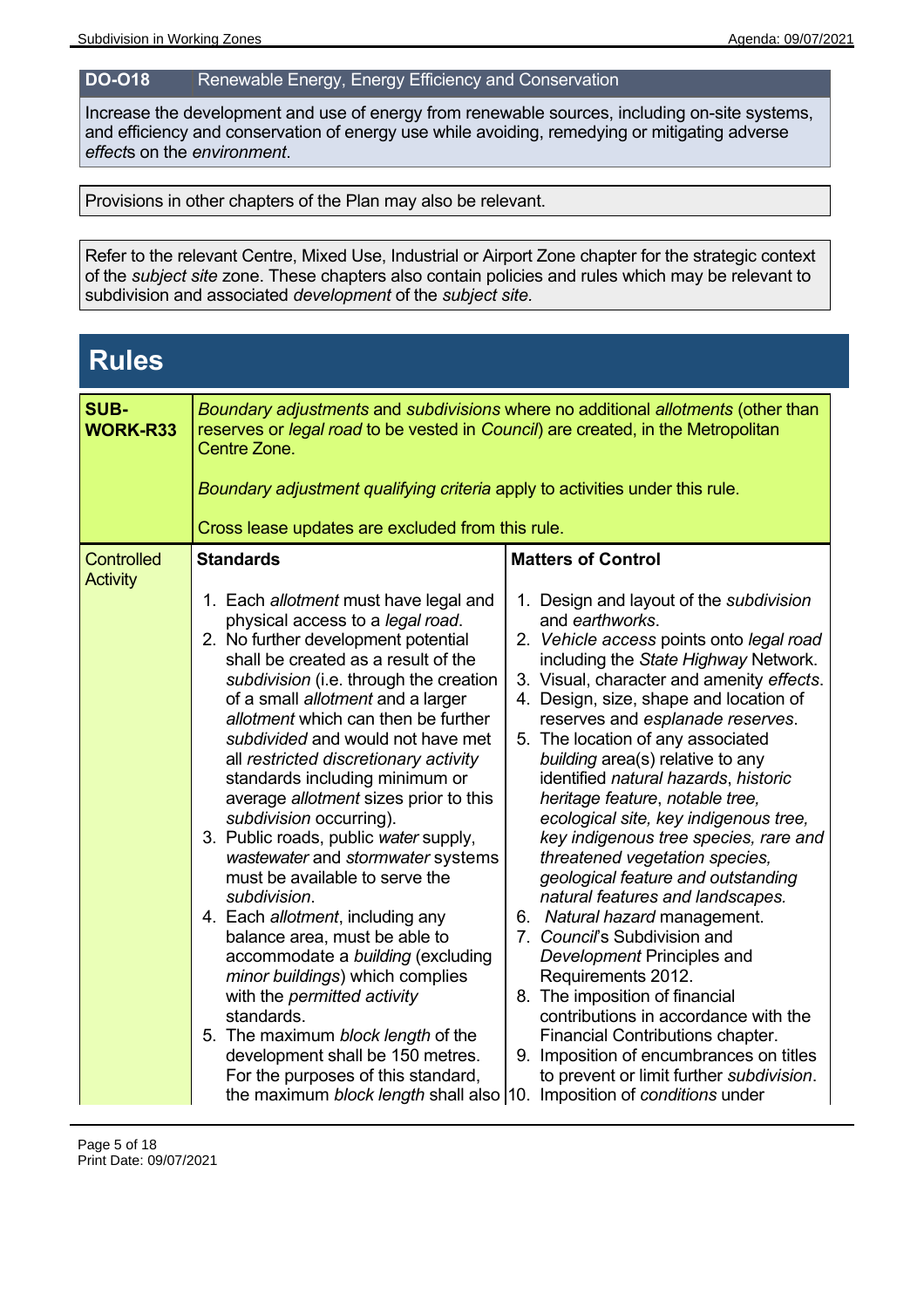|                                | apply to any internal roading<br>proposed.<br>6. The relevant standards under Rule<br>SUB-WORK-R39 must be complied<br>with.<br>7. The Esplanade Reserve and<br>Esplanade Strip provisions of SUB-<br>DW-Table 1 must be complied with.<br>Boundary adjustment qualifying criteria:<br>1. The adjustment of boundaries is for<br>the rationalisation of existing boundaries<br>to improve the practicality of existing<br>allotments.                                                                                                                                                                                                                                                                                                                                                                                                                                                                                                                                                                                                                                       | sections 108 and 220 of the RMA.<br>11. Within Precinct A2, the alignment of<br>road reserves so that views (including<br>glimpses) of Kāpiti Island are<br>maintained from at least three points<br>along Rimu Road.                                                                                                                                                                                                                                                                                                                                                                                                                                                                                                                                                                                                                                                                                                                                                                                                              |
|--------------------------------|-----------------------------------------------------------------------------------------------------------------------------------------------------------------------------------------------------------------------------------------------------------------------------------------------------------------------------------------------------------------------------------------------------------------------------------------------------------------------------------------------------------------------------------------------------------------------------------------------------------------------------------------------------------------------------------------------------------------------------------------------------------------------------------------------------------------------------------------------------------------------------------------------------------------------------------------------------------------------------------------------------------------------------------------------------------------------------|------------------------------------------------------------------------------------------------------------------------------------------------------------------------------------------------------------------------------------------------------------------------------------------------------------------------------------------------------------------------------------------------------------------------------------------------------------------------------------------------------------------------------------------------------------------------------------------------------------------------------------------------------------------------------------------------------------------------------------------------------------------------------------------------------------------------------------------------------------------------------------------------------------------------------------------------------------------------------------------------------------------------------------|
| <b>SUB-</b><br><b>WORK-R34</b> | reserves or legal road to be vested in Council) are created in the Mixed Use Zone.                                                                                                                                                                                                                                                                                                                                                                                                                                                                                                                                                                                                                                                                                                                                                                                                                                                                                                                                                                                          | Boundary adjustments and subdivisions where no additional allotments (other than                                                                                                                                                                                                                                                                                                                                                                                                                                                                                                                                                                                                                                                                                                                                                                                                                                                                                                                                                   |
|                                | Boundary adjustment qualifying criteria apply to activities under this rule.                                                                                                                                                                                                                                                                                                                                                                                                                                                                                                                                                                                                                                                                                                                                                                                                                                                                                                                                                                                                |                                                                                                                                                                                                                                                                                                                                                                                                                                                                                                                                                                                                                                                                                                                                                                                                                                                                                                                                                                                                                                    |
|                                | Cross lease updates are excluded from this rule.                                                                                                                                                                                                                                                                                                                                                                                                                                                                                                                                                                                                                                                                                                                                                                                                                                                                                                                                                                                                                            |                                                                                                                                                                                                                                                                                                                                                                                                                                                                                                                                                                                                                                                                                                                                                                                                                                                                                                                                                                                                                                    |
| <b>Controlled</b>              | <b>Standards</b>                                                                                                                                                                                                                                                                                                                                                                                                                                                                                                                                                                                                                                                                                                                                                                                                                                                                                                                                                                                                                                                            | <b>Matters of Control</b>                                                                                                                                                                                                                                                                                                                                                                                                                                                                                                                                                                                                                                                                                                                                                                                                                                                                                                                                                                                                          |
| <b>Activity</b>                | 1. Each allotment must have legal and<br>physical access to a legal road.<br>2. No further development potential<br>shall be created as a result of the<br>subdivision (i.e. through the creation<br>of a small allotment and a larger<br>allotment which can then be further<br>subdivided and would not have met<br>all restricted discretionary activity<br>standards including minimum or<br>average allotment sizes prior to this<br>subdivision occurring).<br>3. Public roads, public water supply,<br>wastewater and stormwater systems<br>must be available to serve the<br>subdivision.<br>4. Each allotment, including any<br>balance area, must be able to<br>accommodate a<br>building (excluding minor<br>buildings) which complies with the<br><i>permitted activity standards.</i><br>5. The relevant standards under SUB-<br>WORK-R41 must be complied with,<br>including any additional restricted<br>discretionary activity standards for<br>subdivision attached as notations to<br>structure plans. Where the zone<br>standards and standards attached | 1. Design and layout of the subdivision<br>and earthworks.<br>2. Vehicle access points onto legal road<br>including the State Highway Network.<br>3. Visual, character and amenity effects.<br>4. Design, size, shape and location of<br>reserves and esplanade reserves.<br>5. The location of any associated<br>building area(s) relative to any<br>identified natural hazards, historic<br>heritage feature, notable tree,<br>ecological site, key indigenous tree,<br>key indigenous tree species, rare and<br>threatened vegetation species,<br>geological feature and outstanding<br>natural features and landscapes.<br>Natural hazard management.<br>6.<br>7. Council's Subdivision and<br>Development Principles and<br>Requirements 2012.<br>8. The imposition of financial<br>contributions in accordance with the<br>Financial Contributions chapter.<br>9. Imposition of encumbrances on titles<br>to prevent or limit further subdivision.<br>10. Imposition of conditions under<br>sections 108 and 220 of the RMA. |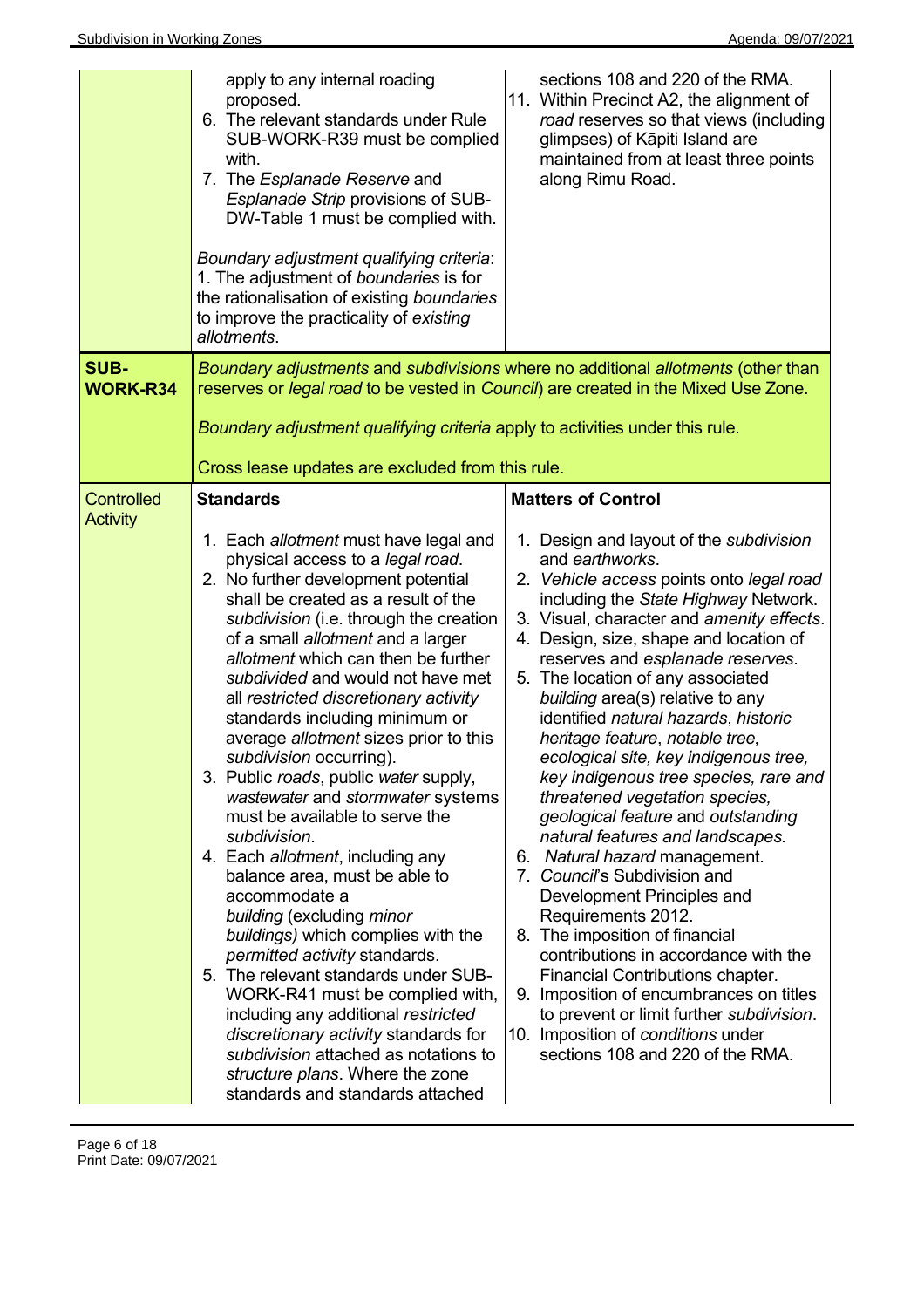|                                      | as notations differ, the notations<br>shall take precedence.<br>6. The <i>Esplanade Reserve</i> and<br>Esplanade Strip provisions of SUB-<br>DW-Table 1 must be complied with.<br>Boundary adjustment qualifying criteria:<br>1. The adjustment of boundaries is for<br>the rationalisation of existing<br>boundaries to improve the<br>practicality of existing allotments.                                                                                                                                                                                                                                                                                                                                                                                                                                                                                                                                                                                                                                                                                                                                                       |                                                                                                                                                                                                                                                                                                                                                                                                                                                                                                                                                                                                                                                                                                                                                                                                                                                                                                                                                                                                                                                               |
|--------------------------------------|------------------------------------------------------------------------------------------------------------------------------------------------------------------------------------------------------------------------------------------------------------------------------------------------------------------------------------------------------------------------------------------------------------------------------------------------------------------------------------------------------------------------------------------------------------------------------------------------------------------------------------------------------------------------------------------------------------------------------------------------------------------------------------------------------------------------------------------------------------------------------------------------------------------------------------------------------------------------------------------------------------------------------------------------------------------------------------------------------------------------------------|---------------------------------------------------------------------------------------------------------------------------------------------------------------------------------------------------------------------------------------------------------------------------------------------------------------------------------------------------------------------------------------------------------------------------------------------------------------------------------------------------------------------------------------------------------------------------------------------------------------------------------------------------------------------------------------------------------------------------------------------------------------------------------------------------------------------------------------------------------------------------------------------------------------------------------------------------------------------------------------------------------------------------------------------------------------|
| <b>SUB-</b><br><b>WORK-R35</b>       | reserves or legal road to be vested in Council) are created in the Town Centre<br>Zone.<br>Boundary adjustment qualifying criteria apply to activities under this rule.<br>Cross lease updates are excluded from this rule.                                                                                                                                                                                                                                                                                                                                                                                                                                                                                                                                                                                                                                                                                                                                                                                                                                                                                                        | Boundary adjustments and subdivisions where no additional allotments (other than                                                                                                                                                                                                                                                                                                                                                                                                                                                                                                                                                                                                                                                                                                                                                                                                                                                                                                                                                                              |
| <b>Controlled</b><br><b>Activity</b> | <b>Standards</b><br>1. Each allotment must have legal and<br>physical access to a legal road.<br>2. No further development potential<br>shall be created as a result of the<br>subdivision (i.e. through the creation<br>of a small allotment and a larger<br>allotment which can then be further<br>subdivided and would not have met<br>all restricted discretionary activity<br>standards including minimum or<br>average allotment sizes prior to this<br>subdivision occurring).<br>Public roads, public water supply,<br>wastewater and stormwater systems<br>must be available to serve the<br>subdivision.<br>4. Each allotment, including any<br>balance area, must be able to<br>accommodate a building<br>(excluding minor buildings) which<br>complies with the <i>permitted activity</i><br>standards.<br>5. The relevant standards under SUB-<br>WORK-R42 must be complied with,<br>including any additional restricted<br>discretionary activity standards for<br>subdivision attached as notations to<br>structure plans. Where the zone<br>standards and standards attached<br>as notations differ, the notations | <b>Matters of Control</b><br>1. Design and layout of the subdivision<br>and earthworks.<br>2. Vehicle access points onto legal road<br>including the State Highway Network.<br>3. Visual, character and amenity effects.<br>4. Design, size, shape and location of<br>reserves and esplanade reserves.<br>5. The location of any associated<br>building area(s) relative to any<br>identified natural hazards, historic<br>heritage feature, notable tree,<br>ecological site, key indigenous tree,<br>key indigenous tree species, rare and<br>threatened vegetation species,<br>geological feature, and outstanding<br>natural features and landscapes.<br>6. Natural hazard management.<br>7. Council's Subdivision and<br>Development Principles and<br>Requirements 2012.<br>8. The imposition of financial<br>contributions in accordance with the<br>Financial Contributions chapter.<br>9. Imposition of encumbrances on titles<br>to prevent or limit further subdivision.<br>10. Imposition of conditions under<br>sections 108 and 220 of the RMA. |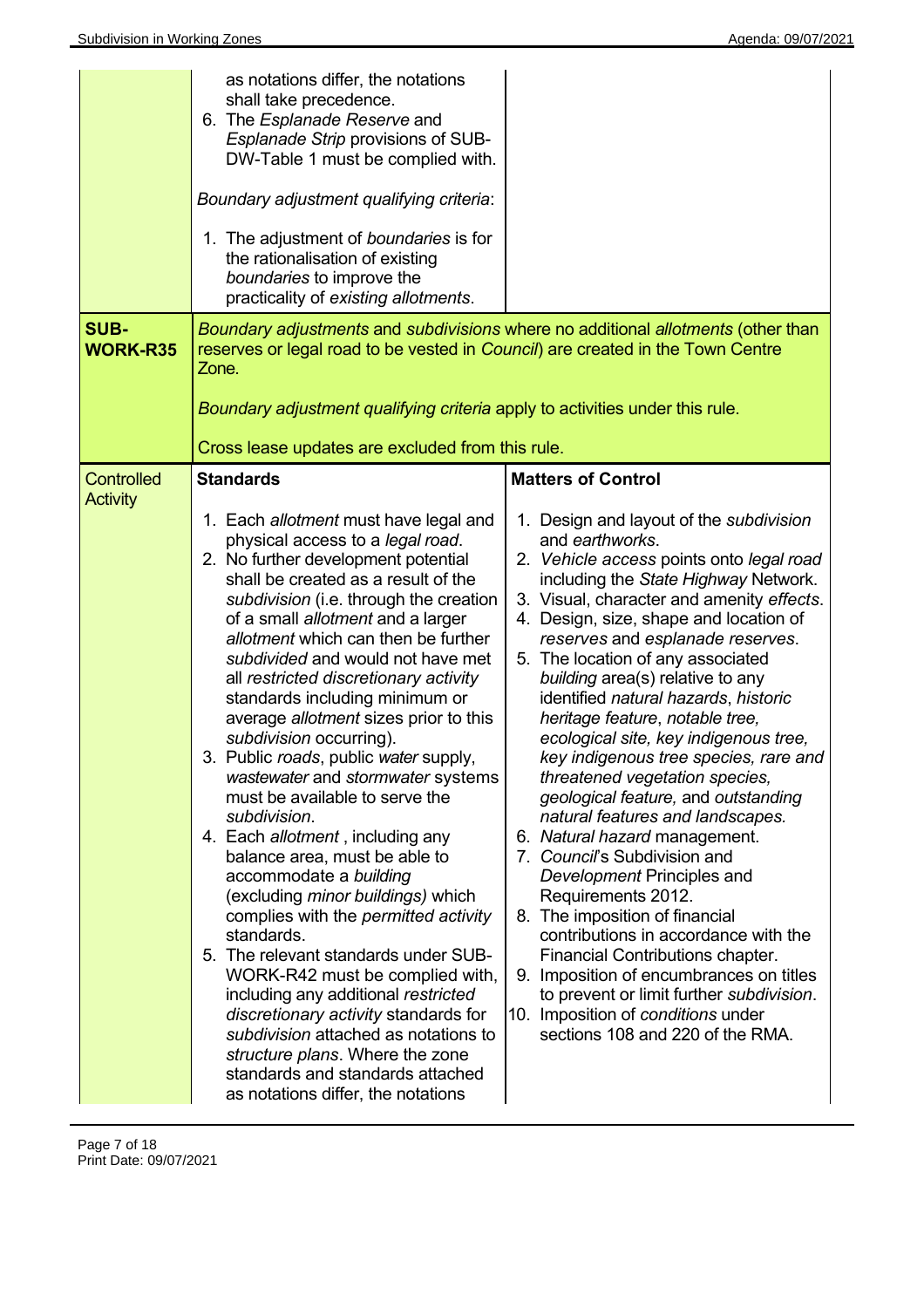| <b>SUB-</b>                          | shall take precedence.<br>6. The <i>Esplanade Reserve</i> and<br>Esplanade Strip provisions of SUB-<br>DW-Table 1 must be complied with.<br>Boundary adjustment qualifying criteria:<br>1. The adjustment of boundaries is for<br>the rationalisation of existing<br>boundaries to improve the<br>practicality of existing allotments.                                                                                                                                                                                                                                                                                                                                                                                                                                                                                                                                                                                                                                                                                                                                                                                                              | Boundary adjustments and subdivisions where no additional allotments (other than                                                                                                                                                                                                                                                                                                                                                                                                                                                                                                                                                                                                                                                                                                                                                                                                                                                                                                                                                                                                                                      |
|--------------------------------------|-----------------------------------------------------------------------------------------------------------------------------------------------------------------------------------------------------------------------------------------------------------------------------------------------------------------------------------------------------------------------------------------------------------------------------------------------------------------------------------------------------------------------------------------------------------------------------------------------------------------------------------------------------------------------------------------------------------------------------------------------------------------------------------------------------------------------------------------------------------------------------------------------------------------------------------------------------------------------------------------------------------------------------------------------------------------------------------------------------------------------------------------------------|-----------------------------------------------------------------------------------------------------------------------------------------------------------------------------------------------------------------------------------------------------------------------------------------------------------------------------------------------------------------------------------------------------------------------------------------------------------------------------------------------------------------------------------------------------------------------------------------------------------------------------------------------------------------------------------------------------------------------------------------------------------------------------------------------------------------------------------------------------------------------------------------------------------------------------------------------------------------------------------------------------------------------------------------------------------------------------------------------------------------------|
| <b>WORK-R36</b>                      | reserves or legal road to be vested in Council) are created in the Local Centre<br>Zone.                                                                                                                                                                                                                                                                                                                                                                                                                                                                                                                                                                                                                                                                                                                                                                                                                                                                                                                                                                                                                                                            |                                                                                                                                                                                                                                                                                                                                                                                                                                                                                                                                                                                                                                                                                                                                                                                                                                                                                                                                                                                                                                                                                                                       |
|                                      | Boundary adjustment qualifying criteria apply to activities under this rule.                                                                                                                                                                                                                                                                                                                                                                                                                                                                                                                                                                                                                                                                                                                                                                                                                                                                                                                                                                                                                                                                        |                                                                                                                                                                                                                                                                                                                                                                                                                                                                                                                                                                                                                                                                                                                                                                                                                                                                                                                                                                                                                                                                                                                       |
|                                      | Cross lease updates are excluded from this rule.                                                                                                                                                                                                                                                                                                                                                                                                                                                                                                                                                                                                                                                                                                                                                                                                                                                                                                                                                                                                                                                                                                    |                                                                                                                                                                                                                                                                                                                                                                                                                                                                                                                                                                                                                                                                                                                                                                                                                                                                                                                                                                                                                                                                                                                       |
| <b>Controlled</b><br><b>Activity</b> | <b>Standards</b>                                                                                                                                                                                                                                                                                                                                                                                                                                                                                                                                                                                                                                                                                                                                                                                                                                                                                                                                                                                                                                                                                                                                    | <b>Matters of Control</b>                                                                                                                                                                                                                                                                                                                                                                                                                                                                                                                                                                                                                                                                                                                                                                                                                                                                                                                                                                                                                                                                                             |
|                                      | 1. Each allotment must have legal and<br>physical access to a legal road.<br>2. No further development potential<br>shall be created as a result of the<br>subdivision (i.e. through the creation<br>of a small allotment and a larger<br>allotment which can then be further<br>subdivided and would not have met<br>all restricted discretionary activity<br>standards including minimum or<br>average allotment sizes prior to this<br>subdivision occurring).<br>3. Public roads, public water supply,<br>wastewater and stormwater systems<br>must be available to serve the<br>subdivision.<br>4. Each allotment, including any<br>balance area, must be able to<br>accommodate a building<br>(excluding <i>minor buildings</i> ) which<br>complies with the <i>permitted</i> activity<br>standards.<br>5. The relevant standards under SUB-<br>WORK-R43 must be complied with,<br>including any additional restricted<br>discretionary activity standards for<br>subdivision attached as notations to<br>structure plans. Where the zone<br>standards and standards attached<br>as notations differ, the notations<br>shall take precedence. | 1. Design and layout of the subdivision<br>and earthworks.<br>2. Vehicle access points onto legal road<br>including the State Highway Network.<br>3. Visual, character and amenity effects.<br>4. Design, size, shape and location of<br>reserves and esplanade reserves.<br>5. The location of any associated<br>building area(s) relative to any<br>identified natural hazards, historic<br>heritage feature, notable tree,<br>ecological site, key indigenous tree,<br>key indigenous tree species, rare and<br>threatened vegetation species,<br>geological feature and outstanding<br>natural features and landscapes.<br>6. Natural hazard management.<br>7. The extent of consistency with<br>Council's Subdivision and<br>Development Principles and<br>Requirements 2012 and the Centres<br>Design Principles in Appendix 20.<br>8. The imposition of financial<br>contributions in accordance with the<br>Financial Contributions chapter.<br>9. Imposition of encumbrances on titles<br>to prevent or limit further subdivision.<br>10. Imposition of conditions under<br>sections 108 and 220 of the RMA. |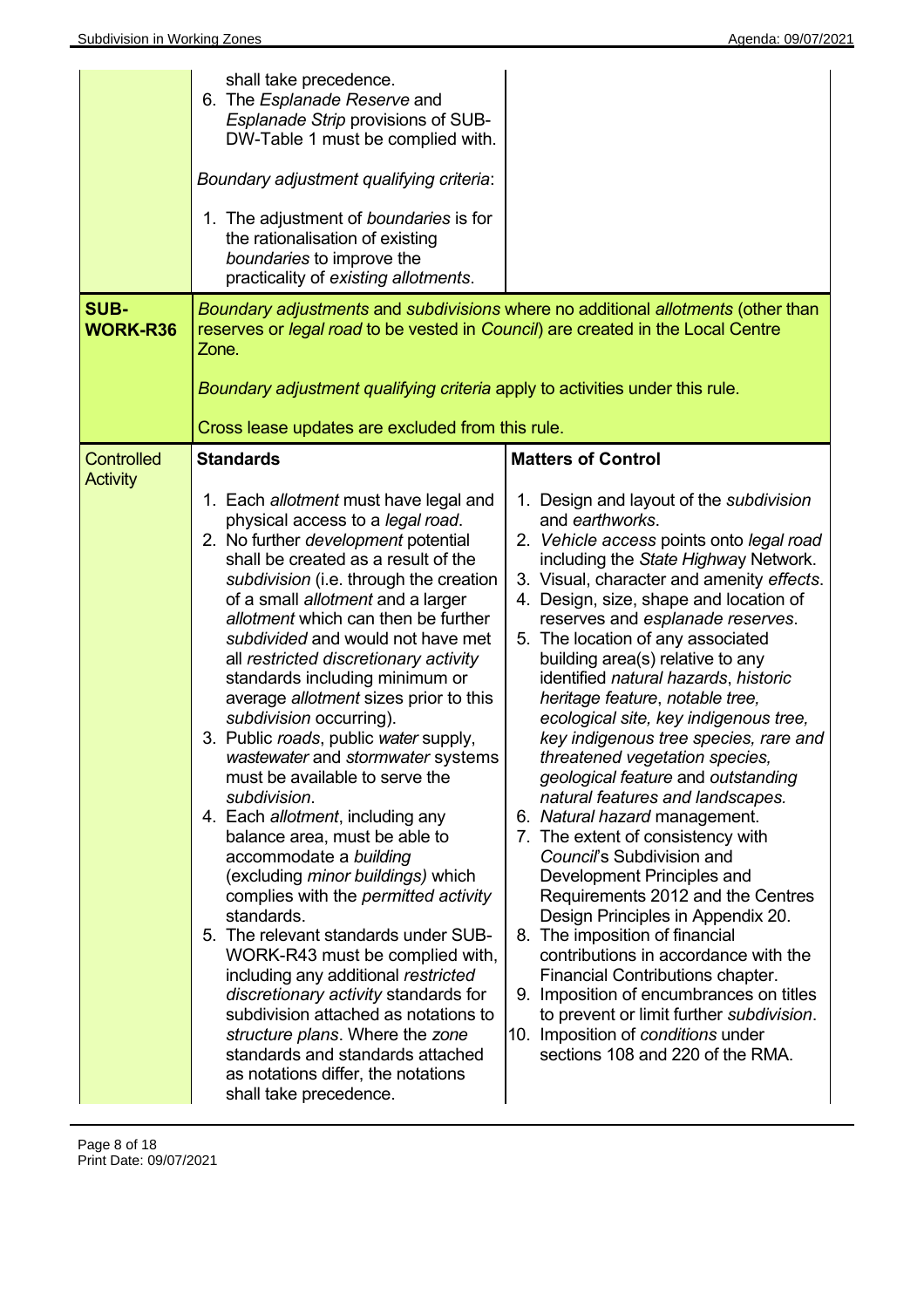| <b>SUB-</b><br><b>WORK-R37</b>       | 6. The <i>Esplanade Reserve</i> and<br>Esplanade Strip provisions of SUB-<br>DW-Table 1 must be complied with.<br>Boundary adjustment qualifying criteria:<br>1. The adjustment of boundaries is for<br>the rationalisation of existing<br>boundaries to improve the<br>practicality of existing allotments.<br>reserves or legal road to be vested in Council) are created in the Hospital Zone.<br>Boundary adjustment qualifying criteria apply to activities under this rule.                                                                                                                                                                                                                                                                                                                                                                                                                                                                                                                                                                                                                                                                                                                              | Boundary adjustments and subdivisions where no additional allotments (other than                                                                                                                                                                                                                                                                                                                                                                                                                                                                                                                                                                                                                                                                                                                                                                                                                                                                                                                                                                                                                                 |
|--------------------------------------|----------------------------------------------------------------------------------------------------------------------------------------------------------------------------------------------------------------------------------------------------------------------------------------------------------------------------------------------------------------------------------------------------------------------------------------------------------------------------------------------------------------------------------------------------------------------------------------------------------------------------------------------------------------------------------------------------------------------------------------------------------------------------------------------------------------------------------------------------------------------------------------------------------------------------------------------------------------------------------------------------------------------------------------------------------------------------------------------------------------------------------------------------------------------------------------------------------------|------------------------------------------------------------------------------------------------------------------------------------------------------------------------------------------------------------------------------------------------------------------------------------------------------------------------------------------------------------------------------------------------------------------------------------------------------------------------------------------------------------------------------------------------------------------------------------------------------------------------------------------------------------------------------------------------------------------------------------------------------------------------------------------------------------------------------------------------------------------------------------------------------------------------------------------------------------------------------------------------------------------------------------------------------------------------------------------------------------------|
|                                      | Cross lease updates are excluded from this rule.                                                                                                                                                                                                                                                                                                                                                                                                                                                                                                                                                                                                                                                                                                                                                                                                                                                                                                                                                                                                                                                                                                                                                               |                                                                                                                                                                                                                                                                                                                                                                                                                                                                                                                                                                                                                                                                                                                                                                                                                                                                                                                                                                                                                                                                                                                  |
| <b>Controlled</b><br><b>Activity</b> | <b>Standards</b><br>1. Each allotment must have legal and<br>physical access to a legal road.<br>2. No further development potential<br>shall be created as a result of the<br>subdivision (i.e. through the creation<br>of a small allotment and a larger<br>allotment which can then be further<br>subdivided and would not have met<br>all restricted discretionary activity<br>standards including minimum or<br>average allotment sizes prior to this<br>subdivision occurring).<br>3. Public roads, public water supply,<br>wastewater and stormwater systems<br>must be available to serve the<br>subdivision.<br>4. Each allotment, including any<br>balance area, must be able to<br>accommodate a<br>building (excluding minor<br>buildings) which complies with the<br>permitted activity standards.<br>5. The relevant standards under Rule<br>SUB-WORK-R44 must be complied<br>with, including any additional<br>restricted discretionary activity<br>standards for <i>subdivision</i> attached<br>as notations to <i>structure plans</i> .<br>Where the zone standards and<br>standards attached as notations<br>differ, the notations shall take<br>precedence.<br>6. The Esplanade Reserve and | <b>Matters of Control</b><br>1. Design and layout of the subdivision<br>and earthworks.<br>2. Vehicle access points onto legal road<br>including the State Highway Network.<br>3. Visual, character and amenity effects.<br>4. Design, size, shape and location of<br>reserves and esplanade reserves.<br>5. The location of any associated<br>building area(s) relative to any<br>identified natural hazards, historic<br>heritage feature, notable tree,<br>ecological site, key indigenous tree,<br>key indigenous tree species, rare and<br>threatened vegetation species,<br>geological feature and outstanding<br>natural features and landscapes.<br>6. Natural hazard management.<br>7. Council's Subdivision and<br>Development Principles and<br>Requirements 2012 and the Centres<br>Design Principles in Appendix 20.<br>8. The imposition of financial<br>contributions in accordance with the<br>Financial Contributions chapter.<br>9. Imposition of encumbrances on titles<br>to prevent or limit further subdivision.<br>10. Imposition of conditions under<br>sections 108 and 220 of the RMA. |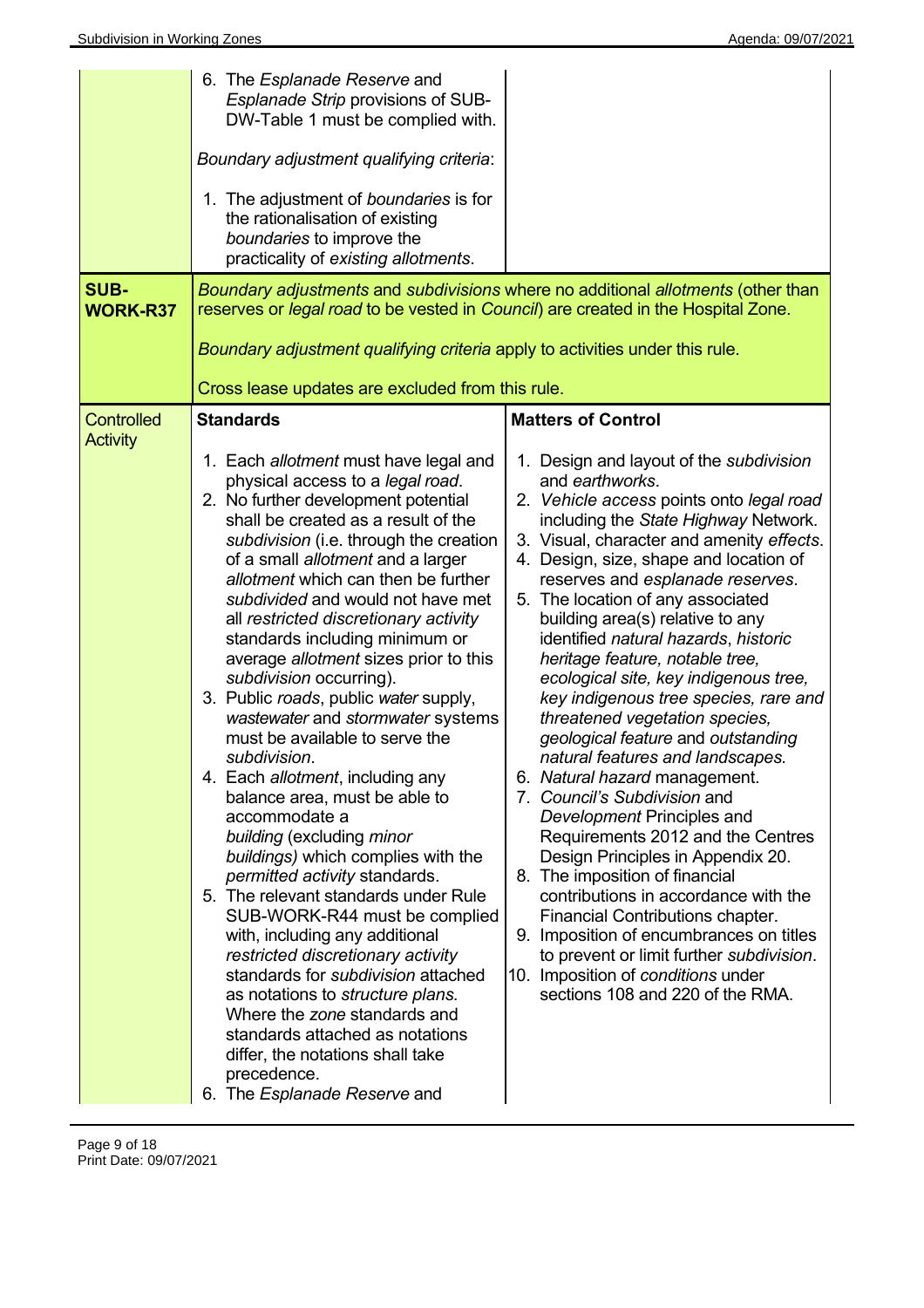| <b>SUB-</b><br><b>WORK-R38</b>       | Esplanade Strip provisions of SUB-<br>DW-Table 1 must be complied with.<br>Boundary adjustment qualifying criteria:<br>1. The adjustment of boundaries is for<br>the rationalisation of existing<br>boundaries to improve the<br>practicality of existing allotments.<br>Zone.<br>Boundary adjustment qualifying criteria apply to activities under this rule.                                                                                                                                                                                                                                                                                                                                                                                                                                                                                                                                                                                                                                                                                                                                                                                                                                                                          | Boundary adjustments and subdivisions where no additional allotments (other than<br>reserves or legal road to be vested in Council) are created in the General Industrial                                                                                                                                                                                                                                                                                                                                                                                                                                                                                                                                                                                                                                                                                                                                                                                                                                                                                    |
|--------------------------------------|-----------------------------------------------------------------------------------------------------------------------------------------------------------------------------------------------------------------------------------------------------------------------------------------------------------------------------------------------------------------------------------------------------------------------------------------------------------------------------------------------------------------------------------------------------------------------------------------------------------------------------------------------------------------------------------------------------------------------------------------------------------------------------------------------------------------------------------------------------------------------------------------------------------------------------------------------------------------------------------------------------------------------------------------------------------------------------------------------------------------------------------------------------------------------------------------------------------------------------------------|--------------------------------------------------------------------------------------------------------------------------------------------------------------------------------------------------------------------------------------------------------------------------------------------------------------------------------------------------------------------------------------------------------------------------------------------------------------------------------------------------------------------------------------------------------------------------------------------------------------------------------------------------------------------------------------------------------------------------------------------------------------------------------------------------------------------------------------------------------------------------------------------------------------------------------------------------------------------------------------------------------------------------------------------------------------|
|                                      | Cross lease updates are excluded from this rule.                                                                                                                                                                                                                                                                                                                                                                                                                                                                                                                                                                                                                                                                                                                                                                                                                                                                                                                                                                                                                                                                                                                                                                                        |                                                                                                                                                                                                                                                                                                                                                                                                                                                                                                                                                                                                                                                                                                                                                                                                                                                                                                                                                                                                                                                              |
| <b>Controlled</b><br><b>Activity</b> | <b>Standards</b><br>1. Each allotment must have legal and<br>physical access to a legal road.<br>2. No further <i>development</i> potential<br>shall be created as a result of the<br>subdivision (i.e. through the creation<br>of a small allotment and a larger<br>allotment which can then be further<br>subdivided and would not have met<br>all restricted discretionary activity<br>standards including minimum or<br>average allotment sizes prior to this<br>subdivision occurring).<br>3. Public roads, public water supply,<br>wastewater and stormwater systems<br>must be available to serve the<br>subdivision.<br>4. Each allotment, including any<br>balance area, must be able to<br>accommodate a building<br>(excluding <i>minor buildings</i> ) which<br>complies with the <i>permitted</i> activity<br>standards.<br>5. The maximum block length of the<br>development shall be 150 metres.<br>For the purposes of this standard,<br>the maximum block length shall also<br>apply to any internal roading<br>proposed.<br>6. The relevant standards under Rule<br>SUB-WORK-R45 must be complied<br>with, including any additional<br>restricted discretionary activity<br>standards for <i>subdivision</i> attached | <b>Matters of Control</b><br>1. Design and layout of the subdivision<br>and earthworks.<br>2. Vehicle access points onto legal road<br>including the State Highway Network.<br>3. Visual, character and amenity effects.<br>4. Design, size, shape and location of<br>reserves and esplanade reserves.<br>5. The location of any associated<br>building area(s) relative to any<br>identified natural hazards, historic<br>heritage feature, notable tree,<br>ecological site, key indigenous tree,<br>key indigenous tree species, rare and<br>threatened vegetation species,<br>geological feature and outstanding<br>natural features and landscapes.<br>6. Natural hazard management.<br>7. Council's Subdivision and<br>Development Principles and<br>Requirements 2012.<br>8. The imposition of financial<br>contributions in accordance with the<br>Financial Contributions chapter.<br>9. Imposition of encumbrances on titles<br>to prevent or limit further subdivision.<br>10. Imposition of conditions under<br>sections 108 and 220 of the RMA. |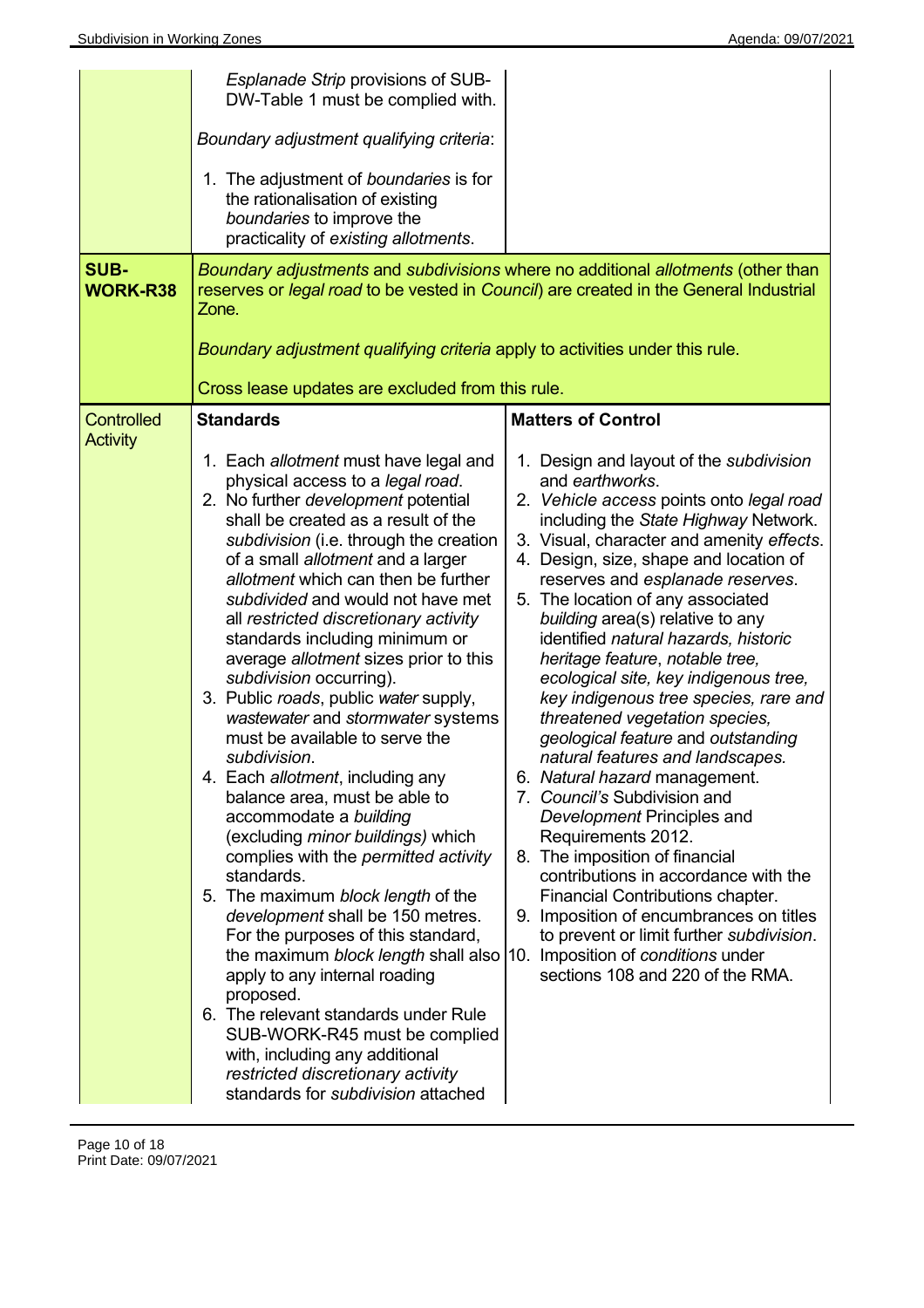| <b>SUB-</b>                          | as notations to <i>structure plans</i> .<br>Where the zone standards and<br>standards attached as notations<br>differ, the notations shall take<br>precedence.<br>7. The Esplanade Reserve and<br>Esplanade Strip provisions of SUB-<br>DW-Table 1 must be complied with.<br>Boundary adjustment qualifying criteria:<br>1. The adjustment of boundaries is for<br>the rationalisation of existing<br>boundaries to improve the<br>practicality of existing allotments.                                                                                                                                                                                                                                                                                                                                                                                                                                                                                                                                                                                         | Except as provided for under Rule SUB-WORK-R33, the <i>subdivision</i> of land within                                                                                                                                                                                                                                                                                                                                                                                                                                                                                                                                                                                                                                                                                                                                                                                                                                                                                                                                                                                                                                                                                          |
|--------------------------------------|-----------------------------------------------------------------------------------------------------------------------------------------------------------------------------------------------------------------------------------------------------------------------------------------------------------------------------------------------------------------------------------------------------------------------------------------------------------------------------------------------------------------------------------------------------------------------------------------------------------------------------------------------------------------------------------------------------------------------------------------------------------------------------------------------------------------------------------------------------------------------------------------------------------------------------------------------------------------------------------------------------------------------------------------------------------------|--------------------------------------------------------------------------------------------------------------------------------------------------------------------------------------------------------------------------------------------------------------------------------------------------------------------------------------------------------------------------------------------------------------------------------------------------------------------------------------------------------------------------------------------------------------------------------------------------------------------------------------------------------------------------------------------------------------------------------------------------------------------------------------------------------------------------------------------------------------------------------------------------------------------------------------------------------------------------------------------------------------------------------------------------------------------------------------------------------------------------------------------------------------------------------|
| <b>WORK-R39</b>                      | the Metropolitan Centre Zone Structure Plan area that is consistent with the<br>Structure Plan in Appendix 19.                                                                                                                                                                                                                                                                                                                                                                                                                                                                                                                                                                                                                                                                                                                                                                                                                                                                                                                                                  |                                                                                                                                                                                                                                                                                                                                                                                                                                                                                                                                                                                                                                                                                                                                                                                                                                                                                                                                                                                                                                                                                                                                                                                |
| <b>Controlled</b><br><b>Activity</b> | <b>Standards</b>                                                                                                                                                                                                                                                                                                                                                                                                                                                                                                                                                                                                                                                                                                                                                                                                                                                                                                                                                                                                                                                | <b>Matters of Control</b>                                                                                                                                                                                                                                                                                                                                                                                                                                                                                                                                                                                                                                                                                                                                                                                                                                                                                                                                                                                                                                                                                                                                                      |
|                                      | 1. Each allotment must have legal and<br>physical access to a legal road.<br>2. Each allotment, including any<br>balance area must be able to<br>accommodate a building which<br>complies with the permitted activity<br>standards in Rule MCZ-R7.<br>3. Each allotment must have a flood<br>free building area above the<br>estimated 1% Annual Exceedence<br>Probability flood event.<br>4. Public roads, public water supply,<br>wastewater and stormwater systems<br>must be available to serve the<br>subdivision.<br>5. A development plan showing<br>indicative buildings (excluding minor<br>buildings) and landscaping must be<br>provided.<br>6. The maximum block length of the<br>development shall be 150 metres.<br>For the purposes of this standard,<br>the maximum block length shall also<br>apply to any internal roading<br>proposed.<br>7. For sites adjoining Residential<br>Zones, development must meet the<br>permitted activity standards of the<br>adjoining Residential Zone for<br>building separation, setbacks and<br>screening. | 1. Design and layout of the subdivision<br>and earthworks.<br>2. Vehicle access points onto legal road<br>including the State Highway Network<br>and any effects on the transport<br>network, including proposed link<br>roads and desired connector roads<br>shown in the Metropolitan Centre<br>Structure Plan in Appendix 19.<br>3. Visual, character and amenity effects.<br>4. Design, size, shape and location of<br>reserves and esplanade reserves.<br>5. The location of any associated<br>building area(s) relative to any<br>identified natural hazards, historic<br>heritage feature, notable tree,<br>ecological site, key indigenous tree,<br>key indigenous tree species, rare and<br>threatened vegetation species,<br>geological feature, outstanding natural<br>features and landscapes and<br>dominant ridgelines.<br>6. Natural hazard management.<br>7. Council's Subdivision and<br>Development Principles and<br>Requirements 2012 and the Centres<br>Design Principles in Appendix 20.<br>8. Imposition of encumbrances on titles<br>to prevent or limit further subdivision.<br>9. Imposition of conditions under<br>sections 108 and 220 of the RMA. |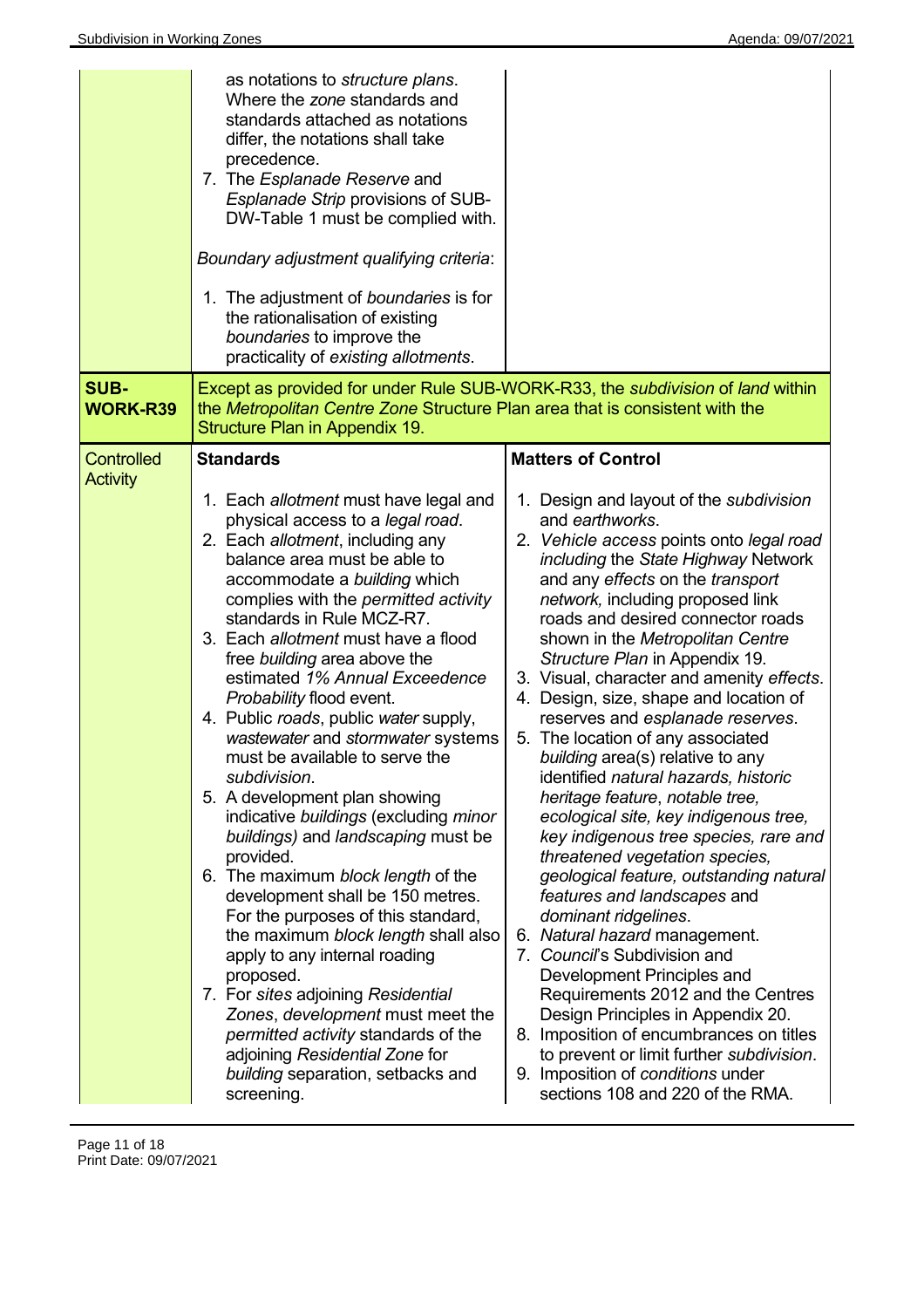| <b>SUB-</b><br><b>WORK-R40</b>                               | 8. The Esplanade Reserve and<br>Esplanade Strip provisions of SUB-<br>DW-Table 1 must be complied with.<br>9. Compliance with FC-Table 1.<br>Any subdivision of land in the Metropolitan Centre Zone which is not a controlled<br>activity under SUB-WORK-R33 or SUB-WORK-R39.                                                                                                                                                                                                                                                                                                                                                                                            | 10. The imposition of financial<br>contributions in accordance with the<br>Financial Contributions chapter.<br>11. The provision of walkways,<br>cycleways and bridleways.<br>12. Within Precinct A2, the alignment of<br>road reserves so that views (including<br>glimpses) of Kāpiti Island are<br>maintained from at least three points<br>along Rimu Road.                                                                                                                                                                                                                                                                                                                                                                                                                                                                                                                                                                                                                                                                                                                                                                                                                                                       |
|--------------------------------------------------------------|---------------------------------------------------------------------------------------------------------------------------------------------------------------------------------------------------------------------------------------------------------------------------------------------------------------------------------------------------------------------------------------------------------------------------------------------------------------------------------------------------------------------------------------------------------------------------------------------------------------------------------------------------------------------------|-----------------------------------------------------------------------------------------------------------------------------------------------------------------------------------------------------------------------------------------------------------------------------------------------------------------------------------------------------------------------------------------------------------------------------------------------------------------------------------------------------------------------------------------------------------------------------------------------------------------------------------------------------------------------------------------------------------------------------------------------------------------------------------------------------------------------------------------------------------------------------------------------------------------------------------------------------------------------------------------------------------------------------------------------------------------------------------------------------------------------------------------------------------------------------------------------------------------------|
| <b>Restricted</b><br><b>Discretionary</b><br><b>Activity</b> | <b>Standards</b><br>1. Each allotment must have legal and<br>physical access to a legal road.<br>2. Each allotment, including any<br>balance area, must be able to<br>accommodate a building<br>(excluding minor buildings) which<br>complies with the permitted activity<br>standards in MCZ-R7.<br>3. Public roads, public water supply,<br>wastewater and stormwater systems<br>must be available to serve the<br>subdivision.<br>4. A development plan showing<br>indicative buildings (excluding minor<br>buildings) and landscaping must be<br>provided.<br>5. The Esplanade Reserve and<br>Esplanade Strip provisions of SUB-<br>DW-Table 1 must be complied with. | <b>Matters of Discretion</b><br>1. Design and layout of the subdivision<br>and earthworks.<br>2. Vehicle access points onto legal road<br>including the State Highway Network<br>and any effects on the transport<br>network.<br>3. Visual, character and amenity effects.<br>4. Design, size, shape and location of<br>reserves and esplanade reserves.<br>5. The location of any associated<br>building area(s) relative to any<br>identified natural hazards, historic<br>heritage feature, notable tree,<br>ecological site, key indigenous tree,<br>key indigenous tree species, rare and<br>threatened vegetation species,<br>geological feature, outstanding natural<br>features and landscapes and<br>dominant ridgelines.<br>6. Natural hazard management.<br>7. The extent of consistency with<br>Council's Subdivision and<br>Development Principles and<br>Requirements 2012 and the Centres<br>Design Principles in Appendix 20.<br>8. Imposition of encumbrances on titles<br>to prevent or limit further subdivision.<br>9. The imposition of financial<br>contributions in accordance with the<br>Financial Contributions chapter.<br>10. The provision of walking, cycle<br>pathways and bridleways. |
| <b>SUB-</b><br><b>WORK-R41</b>                               | Any subdivision of land in the Mixed Use Zone which is not a controlled activity<br>under SUB-WORK-R34.                                                                                                                                                                                                                                                                                                                                                                                                                                                                                                                                                                   |                                                                                                                                                                                                                                                                                                                                                                                                                                                                                                                                                                                                                                                                                                                                                                                                                                                                                                                                                                                                                                                                                                                                                                                                                       |
| <b>Restricted</b><br><b>Discretionary</b>                    | <b>Standards</b>                                                                                                                                                                                                                                                                                                                                                                                                                                                                                                                                                                                                                                                          | <b>Matters of Discretion</b>                                                                                                                                                                                                                                                                                                                                                                                                                                                                                                                                                                                                                                                                                                                                                                                                                                                                                                                                                                                                                                                                                                                                                                                          |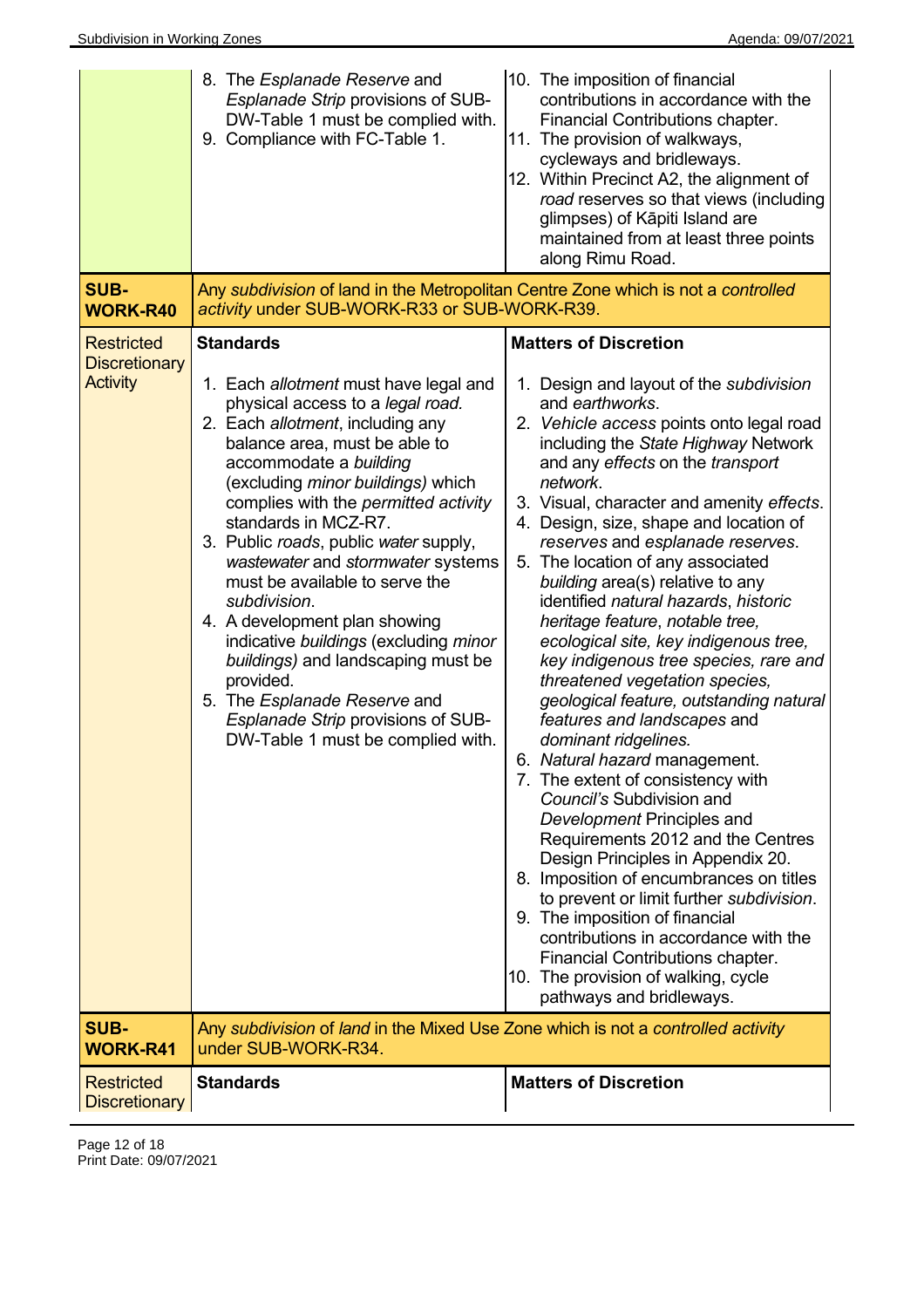| <b>Activity</b>                                              | 1. Each allotment must have legal and<br>physical access to a legal road.<br>2. Each allotment, including any<br>balance area, must be able to<br>accommodate a<br>building (excluding minor<br>buildings) which complies with the<br>permitted activity standards.<br>3. Public roads, public water supply,<br>wastewater and stormwater systems<br>must be available to serve the<br>subdivision.<br>4. A development plan showing<br>indicative buildings (excluding minor<br>buildings) and landscaping must be<br>provided.<br>5. For sites adjoining Residential<br>Zones, development must meet the<br>permitted activity standards of the<br>adjoining Residential Zone for<br>building separation, setbacks and<br>screening.<br>6. Any additional restricted<br>discretionary activity standards for<br>subdivision attached as notations to<br>structure plans must be complied<br>with. Where the zone standards and<br>standards attached as notations<br>differ, the notations shall take<br>precedence.<br>7. The Esplanade Reserve and<br>Esplanade Strip provisions of SUB-<br>DW-Table 1 must be complied with.<br>8. In the Paraparaumu North Gateway<br>Precinct, allotments must have a<br>minimum area of 1000m <sup>2</sup> and a<br>minimum average for the<br>subdivision of 2500 m <sup>2</sup> .<br>9. Compliance with FC-Table 1. | 1. Design and layout of the subdivision<br>and earthworks.<br>2. Vehicle access points onto legal road<br>including the State Highway Network<br>and any effects on the transport<br>network.<br>3. Visual, character and amenity effects.<br>4. Design, size, shape and location of<br>reserves and esplanade reserves.<br>5. The location of any associated<br>building area(s) relative to any<br>identified natural hazards, historic<br>heritage feature, notable tree,<br>ecological site, key indigenous tree,<br>rare and threatened vegetation<br>species, geological feature,<br>outstanding natural features and<br>landscapes and dominant ridgelines.<br>6. Natural hazard management.<br>7. Council's Subdivision and<br>Development Principles and<br>Requirements 2012 and the Centres<br>Design Principles in Appendix 20.<br>8. Imposition of encumbrances on titles<br>to prevent or limit further subdivision.<br>9. The imposition of financial<br>contributions in accordance with the<br>Financial Contributions chapter.<br>10. The provision of walkways,<br>cycleways and bridleways. |
|--------------------------------------------------------------|---------------------------------------------------------------------------------------------------------------------------------------------------------------------------------------------------------------------------------------------------------------------------------------------------------------------------------------------------------------------------------------------------------------------------------------------------------------------------------------------------------------------------------------------------------------------------------------------------------------------------------------------------------------------------------------------------------------------------------------------------------------------------------------------------------------------------------------------------------------------------------------------------------------------------------------------------------------------------------------------------------------------------------------------------------------------------------------------------------------------------------------------------------------------------------------------------------------------------------------------------------------------------------------------------------------------------------------------------------------|-----------------------------------------------------------------------------------------------------------------------------------------------------------------------------------------------------------------------------------------------------------------------------------------------------------------------------------------------------------------------------------------------------------------------------------------------------------------------------------------------------------------------------------------------------------------------------------------------------------------------------------------------------------------------------------------------------------------------------------------------------------------------------------------------------------------------------------------------------------------------------------------------------------------------------------------------------------------------------------------------------------------------------------------------------------------------------------------------------------------|
| <b>SUB-</b><br><b>WORK-R42</b>                               | Any subdivision of land in the Town Centre Zone which is not a controlled activity<br>under SUB-WORK-R35.                                                                                                                                                                                                                                                                                                                                                                                                                                                                                                                                                                                                                                                                                                                                                                                                                                                                                                                                                                                                                                                                                                                                                                                                                                                     |                                                                                                                                                                                                                                                                                                                                                                                                                                                                                                                                                                                                                                                                                                                                                                                                                                                                                                                                                                                                                                                                                                                 |
| <b>Restricted</b><br><b>Discretionary</b><br><b>Activity</b> | <b>Standards</b><br>1. Each allotment must have legal and<br>physical access to a legal road.<br>2. Each allotment, including any<br>balance area, must be able to<br>accommodate a building (excluding<br>minor buildings) which complies                                                                                                                                                                                                                                                                                                                                                                                                                                                                                                                                                                                                                                                                                                                                                                                                                                                                                                                                                                                                                                                                                                                    | <b>Matters of Discretion</b><br>1. Design and layout of the <i>subdivision</i><br>and earthworks.<br>2. Vehicle access points onto legal road<br>including the State Highway Network<br>and any effects on the transport<br>network.                                                                                                                                                                                                                                                                                                                                                                                                                                                                                                                                                                                                                                                                                                                                                                                                                                                                            |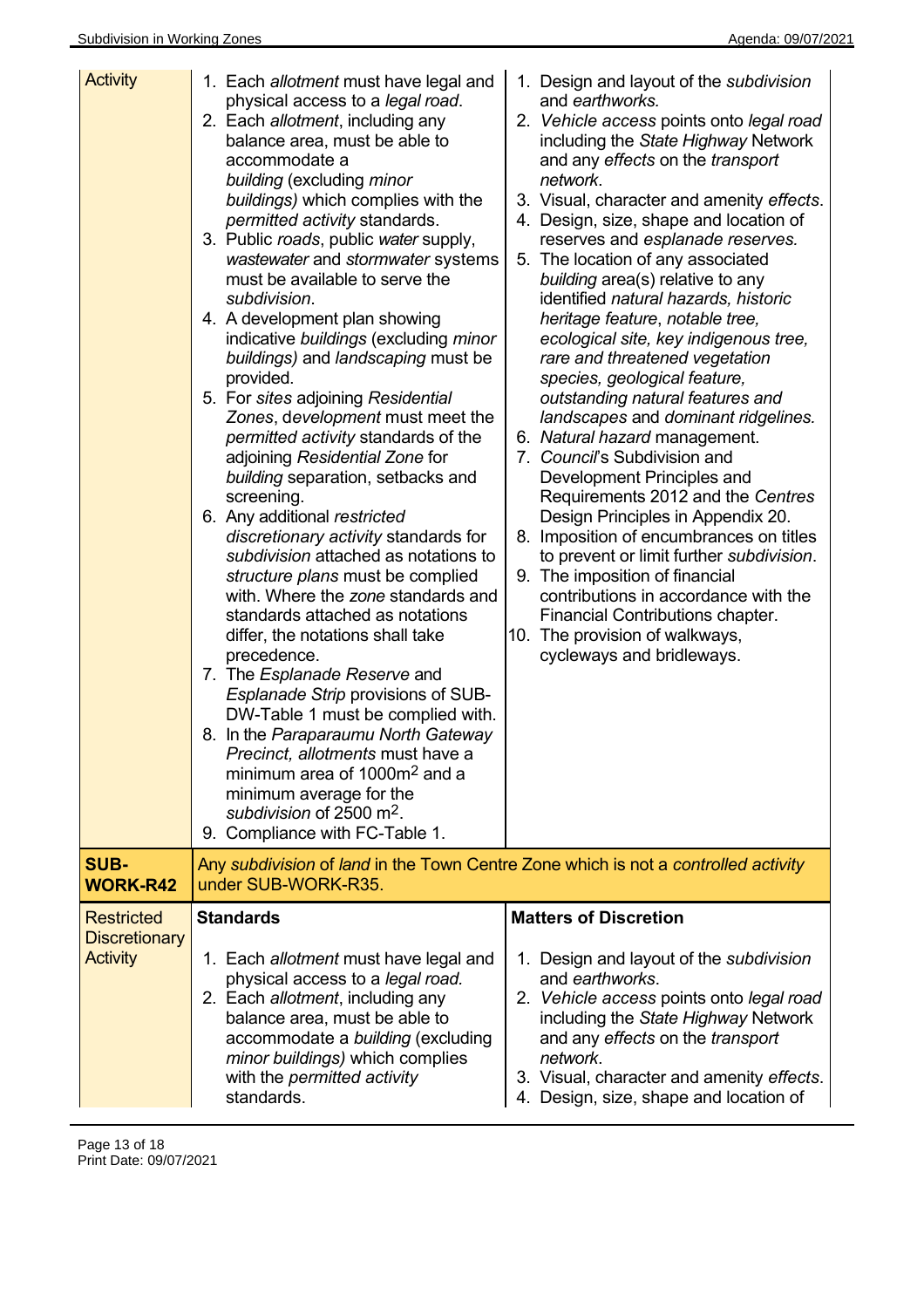|                                                              | 3. Public roads, public water supply,<br>wastewater and stormwater systems<br>must be available to serve the<br>subdivision.<br>4. The maximum block length of the<br>development shall be 150 metres.<br>For the purposes of this standard,<br>the maximum block length shall also<br>apply to any internal roading<br>proposed.<br>5. A development plan showing<br>indicative buildings (excluding minor<br>buildings) and landscaping must be<br>provided.<br>6. For sites adjoining Residential<br>Zones, development must meet the<br>permitted activity standards of the<br>adjoining Residential Zone for<br>building separation, setbacks and<br>screening.<br>7. Any additional restricted<br>discretionary activity standards for<br>subdivision attached as notations to<br>structure plans must be complied<br>with. Where the zone standards and<br>standards attached as notations<br>differ, the notations shall take<br>precedence.<br>8. The Esplanade Reserve and<br>Esplanade Strip provisions of SUB-<br>DW-Table 1 must be complied with.<br>9. Compliance with FC-Table 1. | reserves and esplanade reserves.<br>5. The location of any associated<br>building area(s) relative to any<br>identified natural hazards, historic<br>heritage feature, notable tree,<br>ecological site, key indigenous tree,<br>key indigenous tree species, rare and<br>threatened vegetation species,<br>geological feature, outstanding natural<br>features and landscapes and<br>dominant ridgelines.<br>6. Natural hazard management.<br>7. Council's Subdivision and<br>Development Principles and<br>Requirements 2012 and the Centres<br>Design Principles in Appendix 20.<br>8. Imposition of encumbrances on titles<br>to prevent or limit further subdivision.<br>9. The imposition of financial<br>contributions in accordance with the<br>Financial Contributions chapter.<br>10. The provision of walking, cycle<br>pathways and bridleways. |
|--------------------------------------------------------------|---------------------------------------------------------------------------------------------------------------------------------------------------------------------------------------------------------------------------------------------------------------------------------------------------------------------------------------------------------------------------------------------------------------------------------------------------------------------------------------------------------------------------------------------------------------------------------------------------------------------------------------------------------------------------------------------------------------------------------------------------------------------------------------------------------------------------------------------------------------------------------------------------------------------------------------------------------------------------------------------------------------------------------------------------------------------------------------------------|-------------------------------------------------------------------------------------------------------------------------------------------------------------------------------------------------------------------------------------------------------------------------------------------------------------------------------------------------------------------------------------------------------------------------------------------------------------------------------------------------------------------------------------------------------------------------------------------------------------------------------------------------------------------------------------------------------------------------------------------------------------------------------------------------------------------------------------------------------------|
| SUB-<br><b>WORK-R43</b>                                      | Any subdivision of land in the Local Centre Zone which is not a controlled activity<br>under SUB-WORK-R36.                                                                                                                                                                                                                                                                                                                                                                                                                                                                                                                                                                                                                                                                                                                                                                                                                                                                                                                                                                                        |                                                                                                                                                                                                                                                                                                                                                                                                                                                                                                                                                                                                                                                                                                                                                                                                                                                             |
| <b>Restricted</b><br><b>Discretionary</b><br><b>Activity</b> | <b>Standards</b><br>1. Each allotment must have legal and<br>physical access to a legal road.<br>2. Each allotment, including any<br>balance area, must be able to<br>accommodate a building<br>(excluding minor buildings) which<br>complies with the permitted activity<br>standards in Rules LCZ-R1 to LCZ-<br>R9.<br>3. Public roads, public water supply,<br>wastewater and stormwater systems<br>must be available to serve the<br>subdivision.<br>4. A development plan showing<br>indicative buildings (excluding minor                                                                                                                                                                                                                                                                                                                                                                                                                                                                                                                                                                   | <b>Matters of Discretion</b><br>1. Design and layout of the subdivision<br>and earthworks.<br>2. Vehicle access points onto legal road<br>including the State Highway Network<br>and any effects on the transport<br>network.<br>3. Visual, character and amenity effects.<br>4. Design, size, shape and location of<br>reserves and esplanade reserves.<br>5. The location of any associated<br>building area(s) relative to any<br>identified natural hazards, historic<br>heritage feature, notable tree,<br>ecological site, key indigenous tree,<br>key indigenous tree species, rare and                                                                                                                                                                                                                                                              |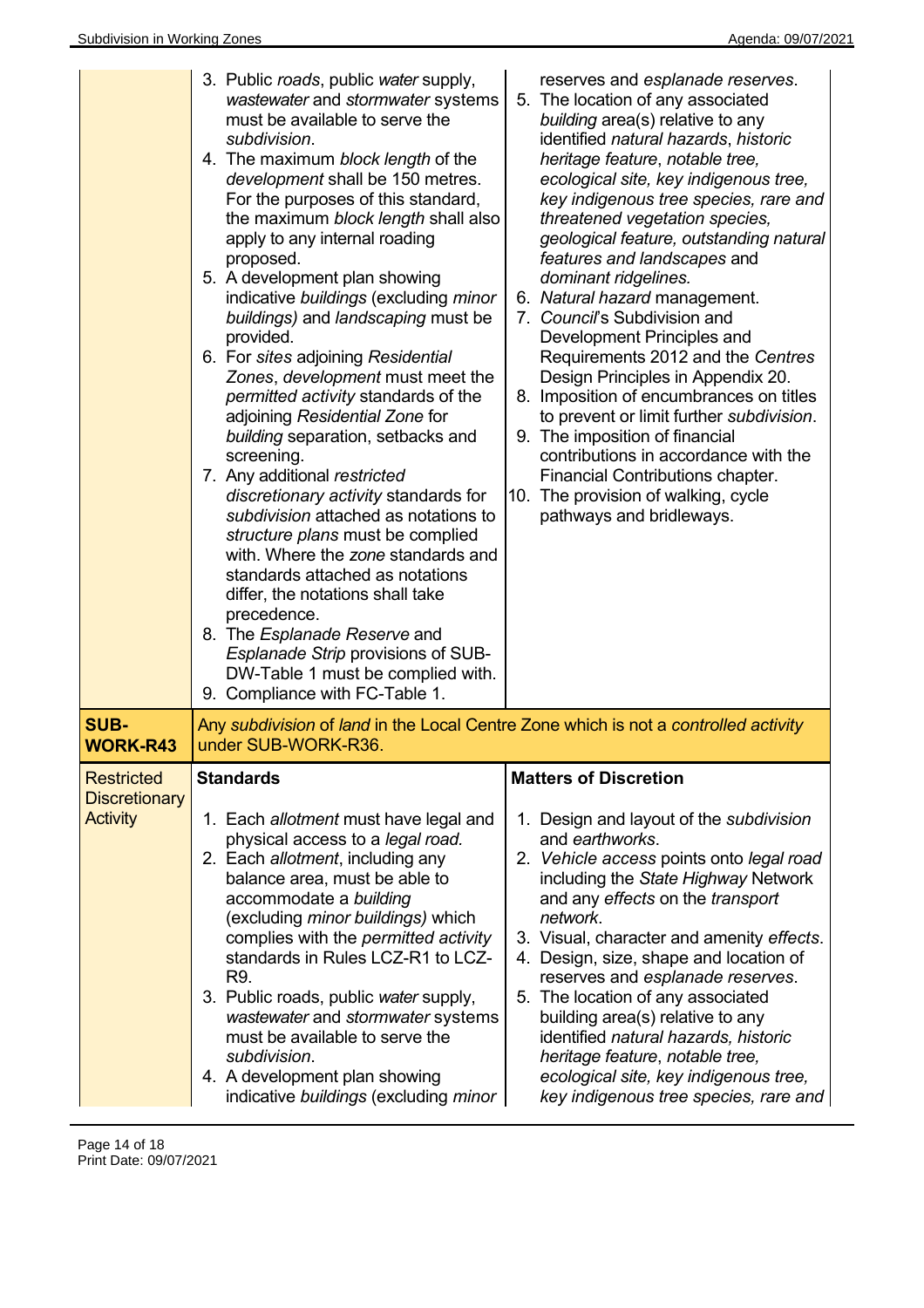|                                                              | buildings) and landscaping must be<br>provided.<br>5. For sites which adjoin Residential<br>Zones, development must meet the<br>Permitted Activity Standards of the<br>adjoining Residential Zone for<br>building separation, setbacks and<br>screening.<br>6. Any additional restricted<br>discretionary activity standards for<br>subdivision attached as notations to<br>structure plans must be complied<br>with. Where the zone standards and<br>standards attached as notations<br>differ, the notations shall take<br>precedence.<br>7. The Esplanade Reserve and<br>Esplanade Strip provisions of SUB-<br>DW-Table 1 must be complied with.<br>8. Compliance with FC-Table 1.                                                                                                                                                                                                                                                            | threatened vegetation species,<br>geological feature, outstanding natural<br>features and landscapes and<br>dominant ridgelines.<br>6. Natural hazard management.<br>7. The extent of consistency with<br>Council's Subdivision and<br>Development Principles and<br>Requirements 2012 and the Centres<br>Design Principles in Appendix 20.<br>8. Imposition of encumbrances on titles<br>to prevent or limit further subdivision.<br>9. The imposition of financial<br>contributions in accordance with the<br>Financial Contributions chapter.<br>10. The provision of walkways,<br>cycleways and bridleways.                                                                                                                                                                                                                                                                                                                                                                                                                      |
|--------------------------------------------------------------|--------------------------------------------------------------------------------------------------------------------------------------------------------------------------------------------------------------------------------------------------------------------------------------------------------------------------------------------------------------------------------------------------------------------------------------------------------------------------------------------------------------------------------------------------------------------------------------------------------------------------------------------------------------------------------------------------------------------------------------------------------------------------------------------------------------------------------------------------------------------------------------------------------------------------------------------------|--------------------------------------------------------------------------------------------------------------------------------------------------------------------------------------------------------------------------------------------------------------------------------------------------------------------------------------------------------------------------------------------------------------------------------------------------------------------------------------------------------------------------------------------------------------------------------------------------------------------------------------------------------------------------------------------------------------------------------------------------------------------------------------------------------------------------------------------------------------------------------------------------------------------------------------------------------------------------------------------------------------------------------------|
| <b>SUB-</b><br><b>WORK-R44</b>                               | SUB-WORK-R37.                                                                                                                                                                                                                                                                                                                                                                                                                                                                                                                                                                                                                                                                                                                                                                                                                                                                                                                                    | Any subdivision of land in the Hospital Zone which is not a controlled activity under                                                                                                                                                                                                                                                                                                                                                                                                                                                                                                                                                                                                                                                                                                                                                                                                                                                                                                                                                |
| <b>Restricted</b><br><b>Discretionary</b><br><b>Activity</b> | <b>Standards</b><br>1. Each allotment must have legal and<br>physical access to a legal road.<br>2. Each allotment, including any<br>balance area, must be able to<br>accommodate a building<br>(excluding minor buildings) which<br>complies with the permitted activity<br>standards.<br>3. Public roads, public water supply<br>wastewater and stormwater systems<br>must be available to serve the<br>subdivision.<br>4. The maximum block length of the<br>development shall be 150 metres.<br>For the purposes of this standard,<br>the maximum block length shall also<br>apply to any internal roading<br>proposed.<br>5. A development plan showing<br>indicative buildings (excluding minor<br>buildings) and landscaping must be<br>provided.<br>6. For sites adjoining Residential<br>Zones, development must meet the<br>Permitted Activity Standards of the<br>adjoining Residential Zone for<br>building separation, setbacks and | <b>Matters of Discretion</b><br>1. Design and layout of the subdivision<br>and earthworks.<br>2. Vehicle access points onto legal road<br>including the State Highway Network<br>and any effects on the transport<br>network.<br>3. Visual, character and amenity effects.<br>4. Design, size, shape and location of<br>reserves and esplanade reserves.<br>5. The location of any associated<br>building area(s) relative to any<br>identified natural hazards, historic<br>heritage feature, notable tree,<br>ecological site, key indigenous tree,<br>key indigenous tree species, rare and<br>threatened vegetation species,<br>geological feature, outstanding natural<br>features and landscapes and<br>dominant ridgelines.<br>6. Natural hazard management.<br>7. Council's Subdivision and<br>Development Principles and<br>Requirements 2012 and the Centres<br>Design Principles in Appendix 20.<br>8. Imposition of encumbrances on titles<br>to prevent or limit further subdivision.<br>9. The imposition of financial |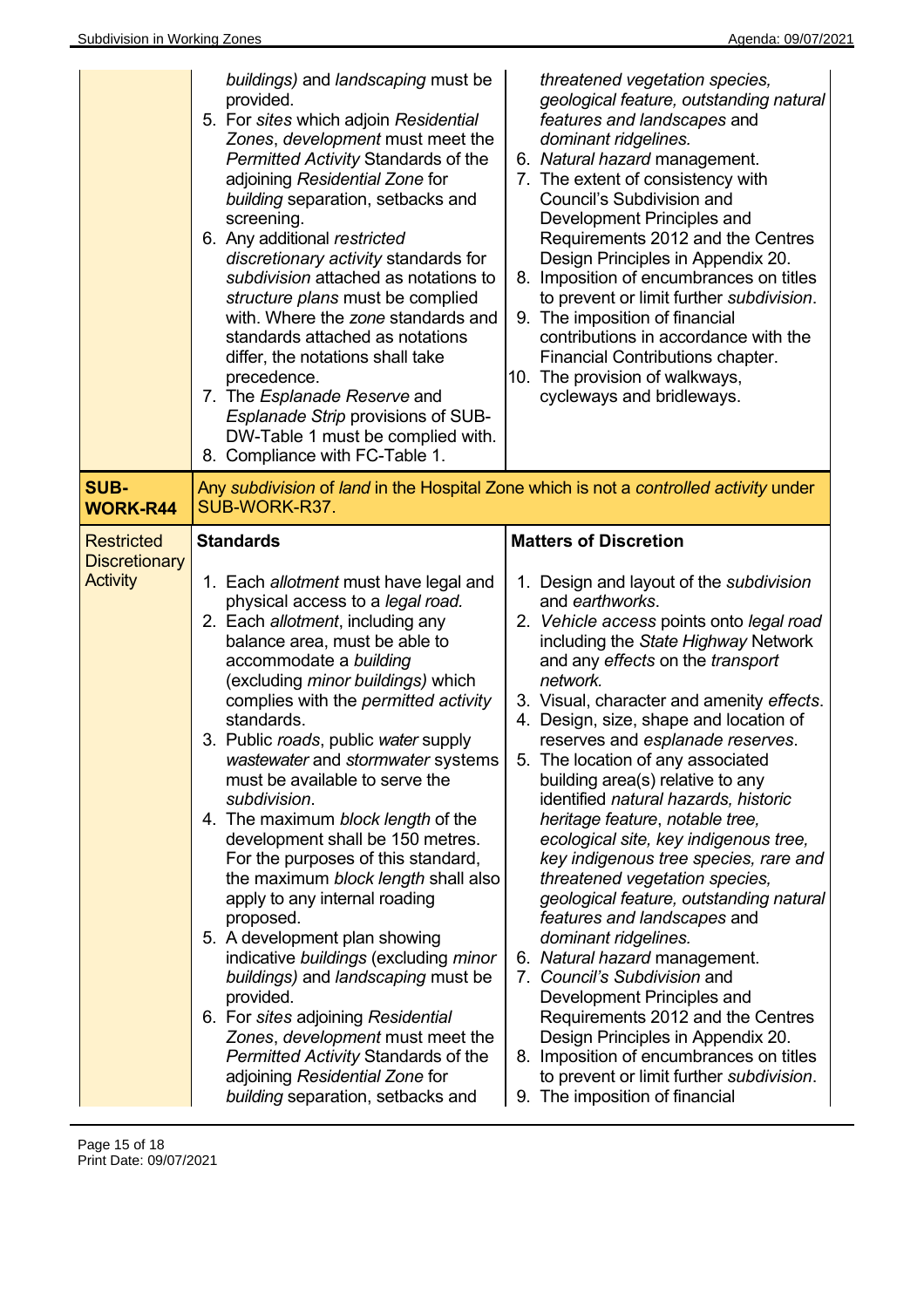|                                                              | screening.<br>7. Any additional restricted<br>discretionary activity standards for<br>subdivision attached as notations to<br>structure plans must be complied<br>with. Where the zone standards and<br>standards attached as notations<br>differ, the notations shall take<br>precedence.<br>8. The Esplanade Reserve and<br>Esplanade Strip provisions of SUB-<br>DW-Table 1 must be complied with.<br>9. Compliance with FC-Table 1.                                                                                                                                                                                                                                                                                                                                                                                                                                                                                                                                                                                                                                                                                                                                  | contributions in accordance with the<br>Financial Contributions chapter.<br>10. The provision of walkways,<br>cycleways and bridleways.                                                                                                                                                                                                                                                                                                                                                                                                                                                                                                                                                                                                                                                                                                                                                                                                                                                                                                                                                                                     |
|--------------------------------------------------------------|--------------------------------------------------------------------------------------------------------------------------------------------------------------------------------------------------------------------------------------------------------------------------------------------------------------------------------------------------------------------------------------------------------------------------------------------------------------------------------------------------------------------------------------------------------------------------------------------------------------------------------------------------------------------------------------------------------------------------------------------------------------------------------------------------------------------------------------------------------------------------------------------------------------------------------------------------------------------------------------------------------------------------------------------------------------------------------------------------------------------------------------------------------------------------|-----------------------------------------------------------------------------------------------------------------------------------------------------------------------------------------------------------------------------------------------------------------------------------------------------------------------------------------------------------------------------------------------------------------------------------------------------------------------------------------------------------------------------------------------------------------------------------------------------------------------------------------------------------------------------------------------------------------------------------------------------------------------------------------------------------------------------------------------------------------------------------------------------------------------------------------------------------------------------------------------------------------------------------------------------------------------------------------------------------------------------|
| SUB-<br><b>WORK-R45</b>                                      | Any subdivision of land in the General Industrial Zone, except in the Otaki South<br>Precinct, which is not a controlled activity under SUB-WORK-R38.                                                                                                                                                                                                                                                                                                                                                                                                                                                                                                                                                                                                                                                                                                                                                                                                                                                                                                                                                                                                                    |                                                                                                                                                                                                                                                                                                                                                                                                                                                                                                                                                                                                                                                                                                                                                                                                                                                                                                                                                                                                                                                                                                                             |
| <b>Restricted</b><br><b>Discretionary</b><br><b>Activity</b> | <b>Standards</b><br>1. Each allotment must have<br>inalienable legal and physical<br>access to a legal road.<br>2. Each allotment, including any<br>balance area, must be able to<br>accommodate a building<br>(excluding minor buildings) which<br>complies with the permitted activity<br>standards in GIZ-R5.<br>3. Public roads, public water supply,<br>wastewater and stormwater systems<br>must be available to serve the<br>subdivision.<br>4. A development plan showing<br>indicative buildings (excluding minor<br>buildings) and landscaping must be<br>provided.<br>5. For sites adjoining Residential<br>Zones, development must meet the<br>Permitted Activity Standards of the<br>adjoining Residential Zone for<br>building separation, setbacks and<br>screening.<br>6. Any additional restricted<br>discretionary activity standards for<br>subdivision attached as notations to<br>structure plans must be complied<br>with. Where the zone standards and<br>standards attached as notations<br>differ, the notations shall take<br>precedence.<br>7. The Esplanade Reserve and<br>Esplanade Strip provisions of SUB-<br>DW-Table 1 must be complied | <b>Matters of Discretion</b><br>1. Design and layout of the subdivision<br>and earthworks.<br>2. Vehicle access points onto legal road<br>including the State Highway Network<br>and any effects on the transport<br>network.<br>3. Visual, character and amenity effects.<br>4. Design, size, shape and location of<br>reserves and esplanade reserves.<br>5. The location of any associated<br>building area(s) relative to any<br>identified natural hazards, historic<br>heritage feature, notable tree,<br>ecological site, key indigenous tree,<br>key indigenous tree species, rare and<br>threatened vegetation species,<br>geological feature, outstanding natural<br>features and landscapes and<br>dominant ridgelines.<br>6. Natural hazard management.<br>7. Council's Subdivision and<br>Development Principles and<br>Requirements 2012.<br>8. Imposition of encumbrances on titles<br>to prevent or limit further subdivision.<br>9. The imposition of financial<br>contributions in accordance with the<br>Financial Contributions chapter.<br>10. The provision of walkways,<br>cycleways and bridleways. |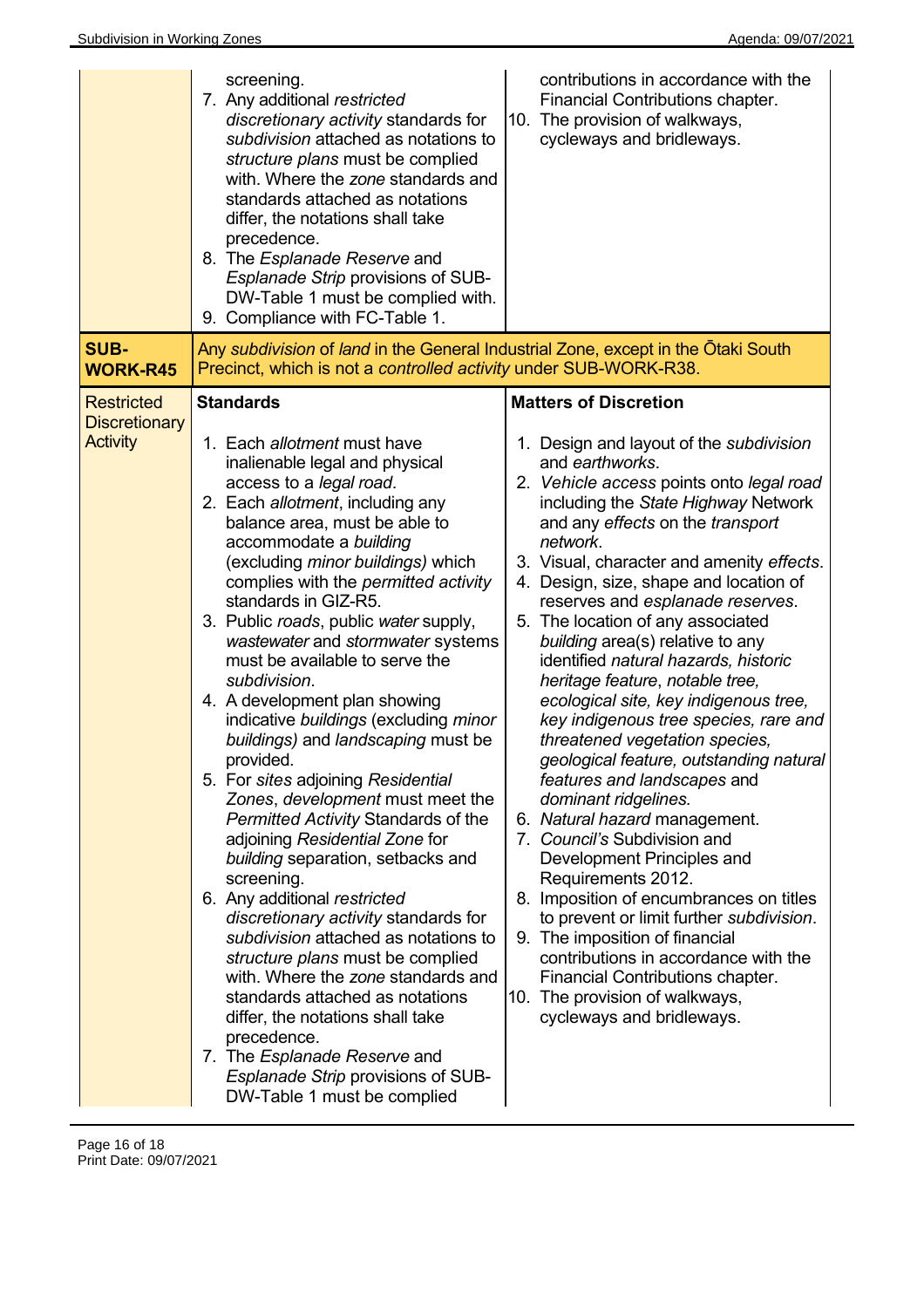|                                                              | with.                                                                                                                                                                                                                                                                                                                                                                                                                                                                                                                                                                                                                                                                                                                                                                                                                                                                                                                                                                                                                                                                                                                                                                             |                                                                                                                                                                                                                                                                                                                                                                                                                                                                                                                                                                                                                                                                                                                                                                                                                                                                                                                                                                                                                                                                                                                                                                                                                                                                                                                                                                                                                                                                                                                                                             |
|--------------------------------------------------------------|-----------------------------------------------------------------------------------------------------------------------------------------------------------------------------------------------------------------------------------------------------------------------------------------------------------------------------------------------------------------------------------------------------------------------------------------------------------------------------------------------------------------------------------------------------------------------------------------------------------------------------------------------------------------------------------------------------------------------------------------------------------------------------------------------------------------------------------------------------------------------------------------------------------------------------------------------------------------------------------------------------------------------------------------------------------------------------------------------------------------------------------------------------------------------------------|-------------------------------------------------------------------------------------------------------------------------------------------------------------------------------------------------------------------------------------------------------------------------------------------------------------------------------------------------------------------------------------------------------------------------------------------------------------------------------------------------------------------------------------------------------------------------------------------------------------------------------------------------------------------------------------------------------------------------------------------------------------------------------------------------------------------------------------------------------------------------------------------------------------------------------------------------------------------------------------------------------------------------------------------------------------------------------------------------------------------------------------------------------------------------------------------------------------------------------------------------------------------------------------------------------------------------------------------------------------------------------------------------------------------------------------------------------------------------------------------------------------------------------------------------------------|
| <b>SUB-</b><br><b>WORK-R46</b>                               | Any subdivision of land within the Otaki South Precinct of the General Industrial<br>Zone which does not comply with any one or more of the controlled activity<br>standards under SUB-WORK-R38.                                                                                                                                                                                                                                                                                                                                                                                                                                                                                                                                                                                                                                                                                                                                                                                                                                                                                                                                                                                  |                                                                                                                                                                                                                                                                                                                                                                                                                                                                                                                                                                                                                                                                                                                                                                                                                                                                                                                                                                                                                                                                                                                                                                                                                                                                                                                                                                                                                                                                                                                                                             |
| <b>Restricted</b><br><b>Discretionary</b><br><b>Activity</b> | <b>Standards</b><br>1. Each allotment must have<br>inalienable legal and physical<br>access to a legal road.<br>2. Each allotment, including any<br>balance area, must be able to<br>accommodate a building<br>(excluding minor buildings) which<br>complies with the permitted activity<br>standards in PREC16-R1.<br>3. Public roads, public water supply,<br>wastewater and stormwater systems<br>must be available to serve the<br>subdivision.<br>4. A development plan showing<br>indicative buildings (excluding minor<br>buildings) and landscaping must be<br>provided.<br>5. For sites adjoining Residential<br>Zones, development must meet the<br>permitted activity standards of the<br>adjoining Residential Zone for<br>building separation, setbacks and<br>screening.<br>6. Any additional restricted<br>discretionary activity standards for<br>subdivision attached as notations to<br>structure plans must be complied<br>with. Where the zone standards and<br>standards attached as notations<br>differ, the notations shall take<br>precedence.<br>7. The Esplanade Reserve and<br>Esplanade Strip provisions of SUB-<br>DW-Table 1 must be complied with. | <b>Matters of Discretion</b><br>1. Design and layout of the subdivision<br>and earthworks.<br>2. Vehicle access points onto legal road<br>including the State Highway Network<br>and any effects on the transport<br>network.<br>3. Visual, character and amenity effects.<br>4. Design, size, shape and location of<br>reserves and esplanade reserves.<br>5. The location of any associated<br>building area(s) relative to any<br>identified natural hazards, historic<br>heritage feature, notable tree,<br>ecological site, key indigenous tree,<br>rare and threatened vegetation<br>species, geological feature,<br>outstanding natural features and<br>landscapes and dominant ridgelines.<br>6. Natural hazard management.<br>7. Council's Subdivision and<br>Development Principles and<br>Requirements 2012.<br>8. Imposition of encumbrances on titles<br>to prevent or limit further subdivision.<br>9. The imposition of financial<br>contributions in accordance with the<br>Financial Contributions chapter.<br>10. The provision of walking walkways,<br>cycleways and bridleways.<br>11. Design, size, shape and location of<br>reserves and esplanade reserves.<br>12. Adequacy of stormwater mitigation.<br>13. Water demand management.<br>14. Utility and reticulated service<br>provision.<br>15. Location of roads and the design of<br>the road environment, including tree<br>planting and provision of public<br>access to the river.<br>16. The extent of consistency with the<br>Ōtaki South Structure Plan in<br>Appendix 23. |
| <b>SUB-</b><br><b>WORK-R47</b>                               | Subdivision within the Airport Zone.                                                                                                                                                                                                                                                                                                                                                                                                                                                                                                                                                                                                                                                                                                                                                                                                                                                                                                                                                                                                                                                                                                                                              |                                                                                                                                                                                                                                                                                                                                                                                                                                                                                                                                                                                                                                                                                                                                                                                                                                                                                                                                                                                                                                                                                                                                                                                                                                                                                                                                                                                                                                                                                                                                                             |